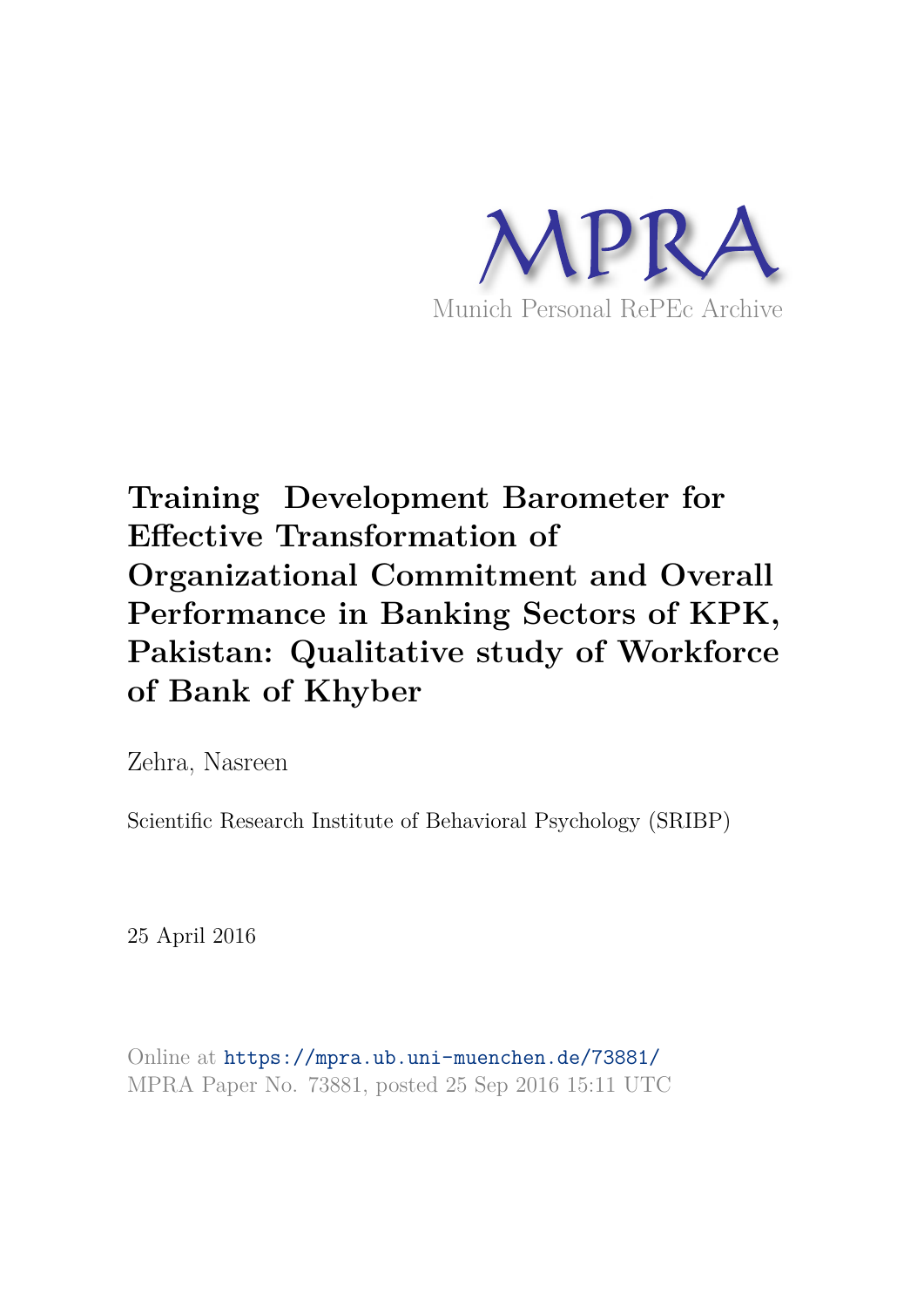**International Journal of Academic Research in Business and Social Science (IJ-ARBSS)** 

**June 2016, Vol 6, No. 6** 

 **ISSN: 2222-6990**

## **Training & Development Barometer for Effective Transformation of Organizational Commitment and Overall Performance in Banking Sectors of KPK, Pakistan: Qualitative study of Workforce of Bank of Khyber**

### **By Nasreen Zehra**

**Scientific Research Institute of Behavioral Psychology (SRIBP), Karachi, PAK**

#### **Abstract**

This research paper investigates the impact of T&D program on the level of employees' organizational commitment and overall performances in the Banking sector of KPK by considering Bank of Khyber as a case study. Study aims to critically examine all three attributes of organizational commitment (affective, normative, and continuance commitment respectively) and its impact on the job satisfaction in banking sector of KPK, Pakistan.

The notions of Guest et.al, (2003) and Wall & Wood (2005) are taken as a foundation to explore the linkage between organisational commitment and T&D program, however both these studies had not investigated all three attributes in equal manner. The focus of these previous studies were more on affective and continuance commitment and did not investigate the causes and consequences that make these attributes to create an impact on the overall performances. Thus this study is significant because it attempts to explain in exploratory manner the reasons behind impact created by training.

Inductive approach in a cross-sectional design following interpretive research philosophy research is carried out. The bank of Khyber, KPK is case study selected with 15 regional and branch managers as participants for interviews and 277 employees participated in the survey questionnaire, selected through stratified, convenience, and random sampling technique.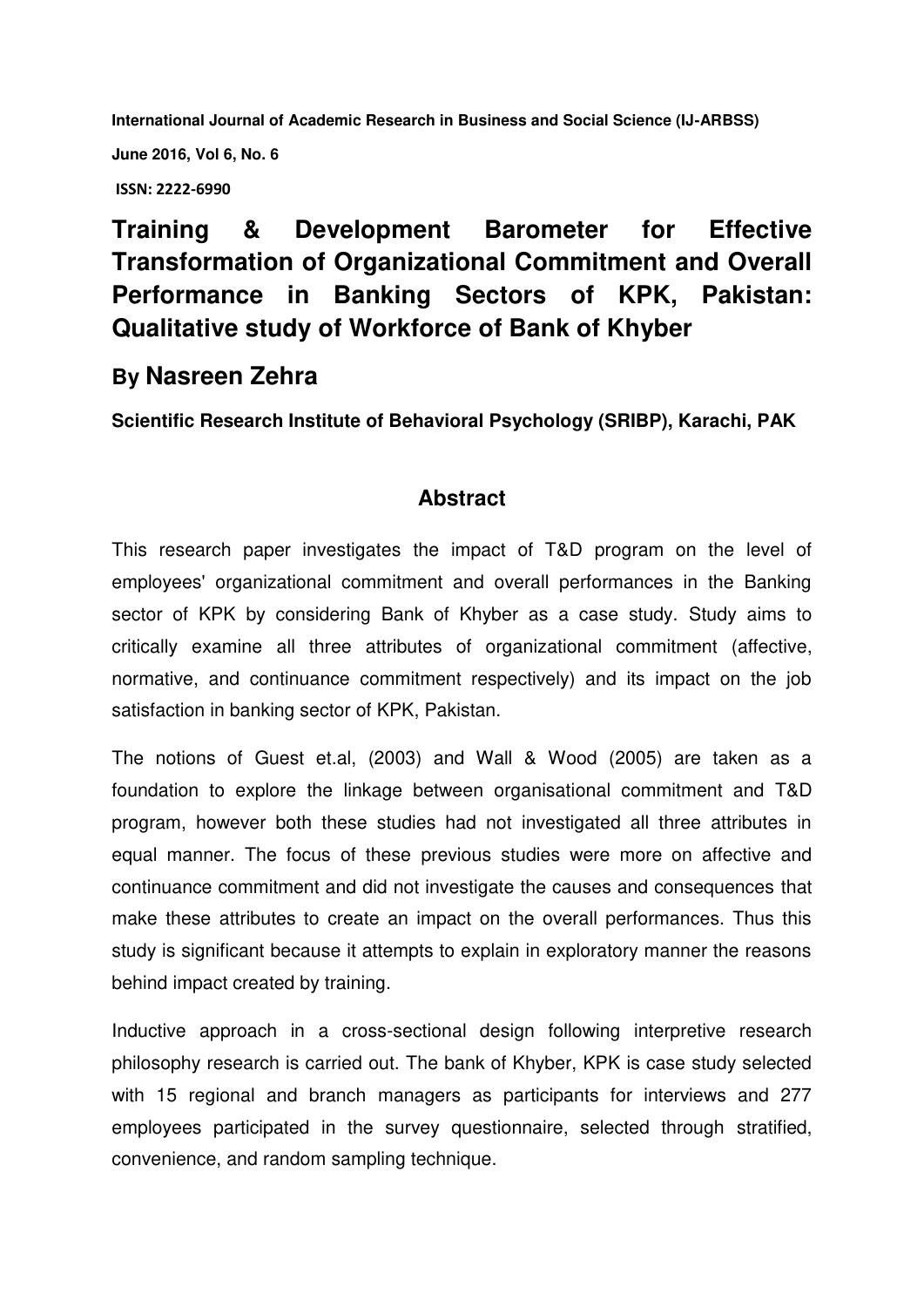Results of present study indicates that to retain skilled workforce, organization has to work on their continuance commitment by offering them promotion and salary increment because these are two factors that enable firms to retain skilled workers. Training increases employees' affective and normative commitment more in general as compare to continuance commitment.

This paper contributes to the field of management and administrative sciences by investigating the relationship between T&D program and employees' performance and organisational commitment by exploring workforce and management's perspective through financial institution. It adds to the managerial literature related to T&D in relation with organisational commitment and overall performance in developing country's context.

**Key words:** *Training & Development Program; Organizational Commitment; Affective Commitment; Normative Commitment; Continuance Commitment; Banking Sector of Pakistan; Job Satisfaction; Employee Performance* 

#### **Introduction:**

#### **Overview:**

The fundamental objective of the each individual organization is to enhance its performance however the objective is unattainable without the efficient performance of human capital or employees. Thus, the introduction of performance management becomes a vital act in terms of management reform to consider and address various in terms of the organization's performance (Sharif et al., 2013). Within the banking sector, the broader aspect of the reform takes in consideration the aspects that observe the performance and methods that are implemented for such purpose (Downs, et al., 2000; Gleeson & Husbands, 2001).

The term performance is classified as an accomplishment of something that is relevant to the firm or firm's working efficiency. The performance of an organization is acknowledged within the organization at various distinctive levels. The interrelationship, individuals and process are utilized to define the vantage points of the process. In the process of contributing towards the organization's overall objective, the training and development programs are implemented based on its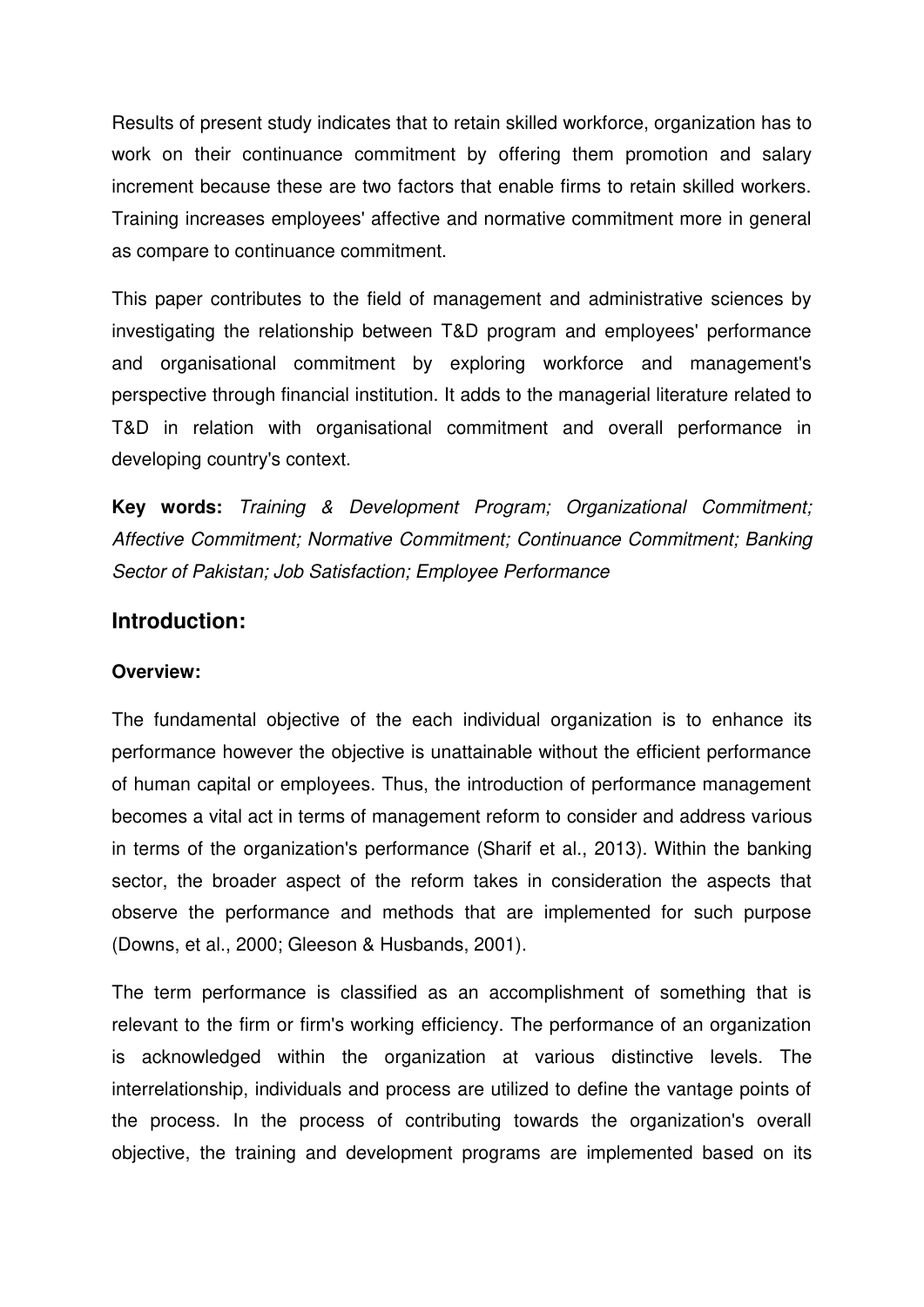significant benefits for both individuals as well as the organization to accomplish set objectives.

The core of performance enhancement of an individual is the implementation training and development programs and their participation in such activities. Employee received knowledge and tends to learning fundamental concepts through the training and development programs and thus it is often perceived by an organization as its resource that contributes in the acquisition of workforce.

#### **Background of Performance of Banking Sector of Pakistan:**

In the presence of the historical patterns, the focus was placed on the development of employees. In the current research study, the researcher has conducted a research on the banking sector due to its vital and crucial contribution in Pakistan's economy which has been witnessed in past several decades. The past few years have been highly concerning for the banking sector in terms of various concerns and issues experienced along with the elevated turnover rate that has surpassed the rate of 41%. This has been vital in terms of the employees' dissatisfaction with their relevant jobs and their desire to consider an alternate career. Another vital aspect is the lack of employees overall skill development for routine tasks and lack of training leading to the experience of difficulties within in the banking sector to attain its objectives and goals. Thus, the present study is beneficial in order to explore the concept associated with the T&D having direct impact on employee performance and their commitment.

In this study Bank of Khyber (KPK) is considered as a case study to explore the research variables. In year 1991, The Bank of Khyber was founded under the Act No. XIV approved by the members of the Provincial Legislative Assembly of the Khyber Pakhtunkhwa province of Pakistan. The bank received a scheduled bank status in the month of September in 1994. This Bank takes immense pleasure in its unique position, and does sets itself apart in amidst the other operating banks in the country. The bank has a privilege of bracketing among the three government banks within the country.

#### **Research Problem:**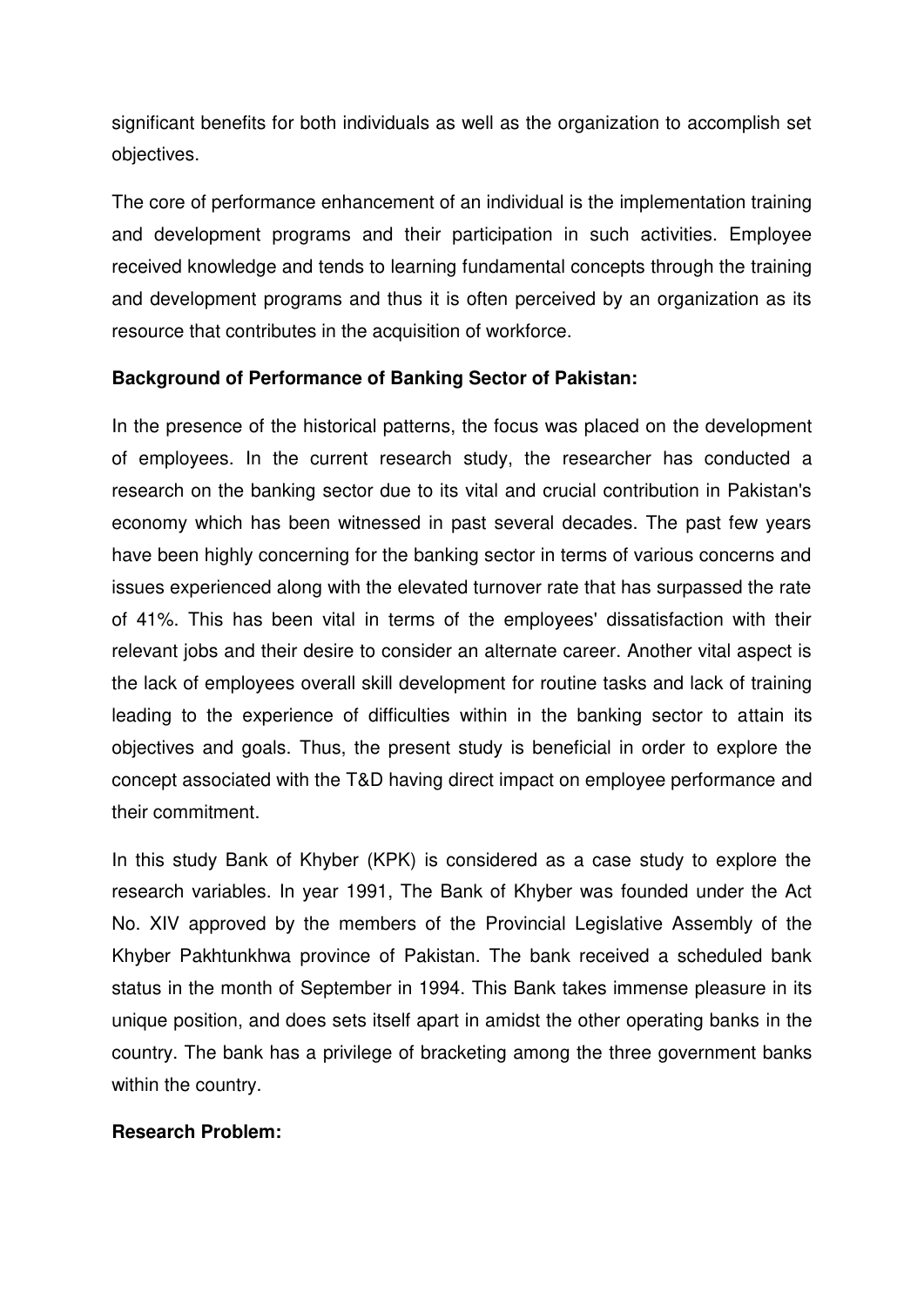The research problem at hand is, "Does the dimensions of employees' individual and collective performances are influenced by existing Training and Development program in the Banking Sector of Pakistan"?

Since there is no conclusive evidence at present that scheduled banks in Pakistan has high employee performance and satisfaction thus this study is critical in providing insight about the on-going practices in Pakistan's scheduled banks. Moreover, there is no previous study available that is taken in order to examine the management as well employees' perspective in financial sector of developing country facing serious social and economic issues.

#### **Aim:**

Aim of present research paper is, "to examine training and development program's influences on the dimensions of employees' performance within the bank of Khyber, KPK".

#### **Objectives:**

Research objectives are as following:

- To elaborate on the present practices initiated within the bank associated with the training and development in order to enhance the employee skills and performances.
- To discover the management's perspective relevant to the effectual employee training and development program for employee proficiency incline.
- To evaluate in a critical manner the role of training and development program on bank's employee's overall performance.
- To evaluate the current association between commitment of employee and training program.

#### **Research Questions:**

- In what context, the employee perceptions and organisational commitment of employees are affected by ongoing training and development program at Khyber Bank KPK?
- To what extent the employees' competency is inclined through the implantation of training and development program?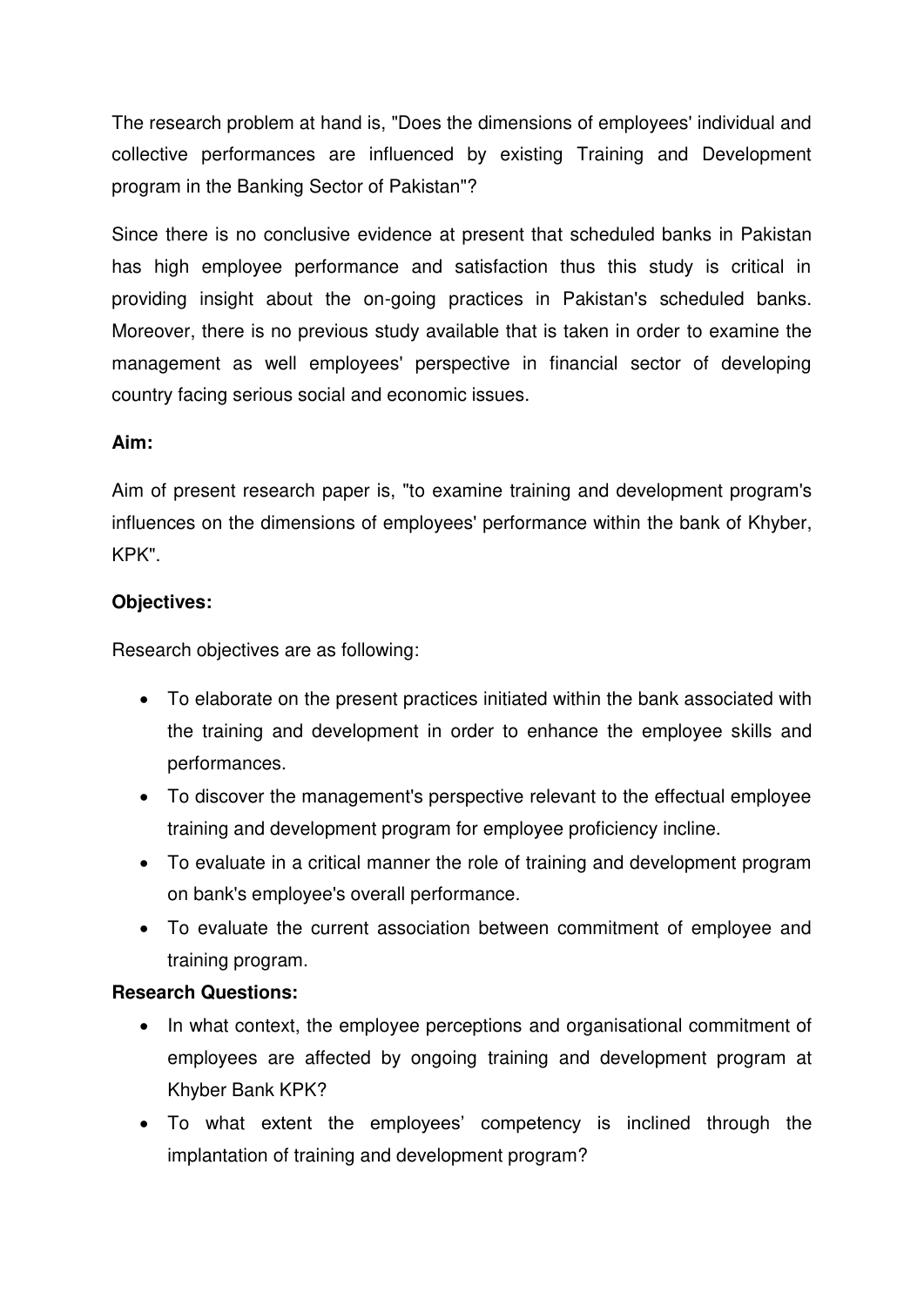• How does training and development program assist an individual in terms of performance and their productivity?

#### **Significance of Study:**

The primary purpose of the present research is to analyze the training and development program's impact on the employees' performance, organisational commitment, and productivity within the Bank of Khyber (KPK). There has been lack of past exploratory research on the relevant topic particularly in the banking sector of Peshawar constituency thus it becomes essential by nature to be explored and discovered. Moreover, scheduled banks employees and management's perspective is not being studied previously in developing economies thus this study provide insight to readers about existing T&D strategies influencing public sector's employees.

#### **Literature Review:**

#### **Introduction:**

The fundamental dealing of Training and Development program is with the attainment of the comprehensive knowledge in terms of how to implement and practice approach and technique. In all its reality, training and development program is one of the most significant and vital aspect of a human resource management as it plays a vital role in the individual's performance enhancement, organizational and collegial extents. With the procedure of once capacity enhancement to take an initiative, organizations are becoming highly methodical in implementing in organizational learning and thus the collective development has become imperative. Whereas, organization learning does refer to the effectual processing method, construe and respond to the principally unambiguous nature with both internal and external information. Easterby-Smith (1999), the evolutionary development of the organizational learning concept and idea is the core based on the hitherto idea that has support in the past the advocacies relevant to the learning and defining it as a commercial significance while revealing a lack of the empirical information associated with the learning processes.

#### **Training and Development in strategic dimension:**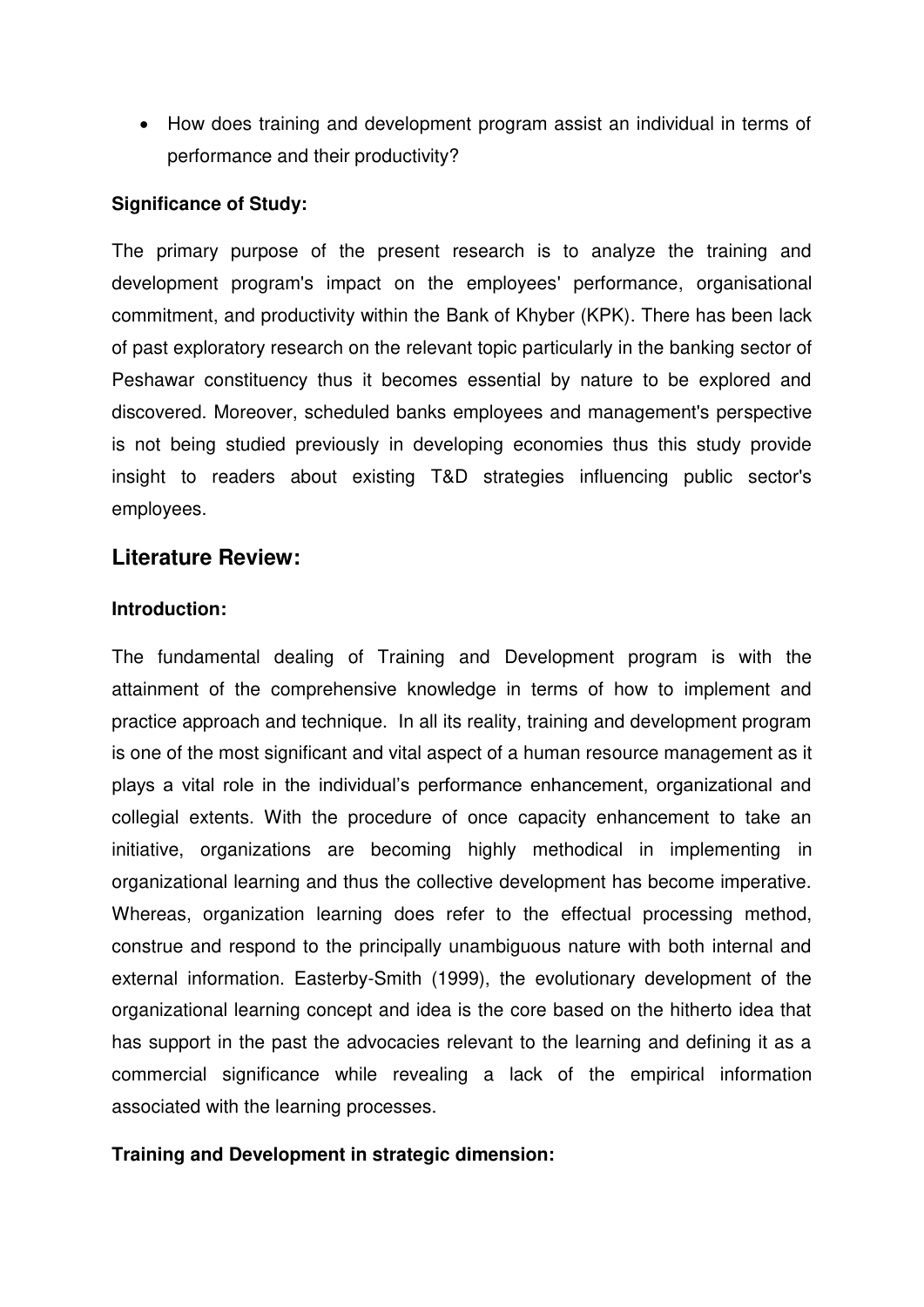In a Strategic approach, organizational learning, that applies the training and development as one of the significant aspect of the various responses, works with the understanding and acquisition, comprehending the know-how of the program, methods and practices. The academic intangibles can be interpreted as an organizational resource with the assistance of people who attain, infer and use these towards the accomplishments of the organizational training and development (Armstrong, 2006). The employee acquires knowledge through Training and development program to acquire experiences to excel in their performance and be effectual and efficient in both present and future job placements. Emphasize was placed by Sims (2002) that training ensures to have employees focus on the present duties while develop skills to be efficient in their future jobs. The basic purpose of training and development program is to contribute in the overall goal attainment of the organization.

One of the critical areas that are worked on in human resource management is the elimination of the skill gap in order to be effective in market penetration. The vast skill gap often threatens the organization's competitive edge and productivity in operational levels as well as organizational level. The approach does require the organization's human resource management professionals to groom and cultivate their workforce from the period they commence the recruitment process.

However, the initiative is highly challenging as certain profession requires customized skills that often lacks in the newly hired employees, as the social skills are distinctive from the basic skills. To overcome the challenge of skill deficiency and gap, Human Resource professional must design a program that address the relevant issues and problems (Sims, 2006). For the modern organization's survival and existence along with its development thus it is vital and imperative. Respectively, companies take full advantage of their human capital by investing in their employees and internal customer. The ownership intelligence is also vital and thus the HR professionals to introduce and implement have superior knowledge, experience and skills to integrate in the workforce smoothly. The core of the learning activities should be the skill enhancement and development projects as it contributes towards the career empowerment and establishment. The process in itself is a lifelong learning guide which permits organization, predominantly in the human resource department, that invest on ongoing basis to assist the workforce in building and developing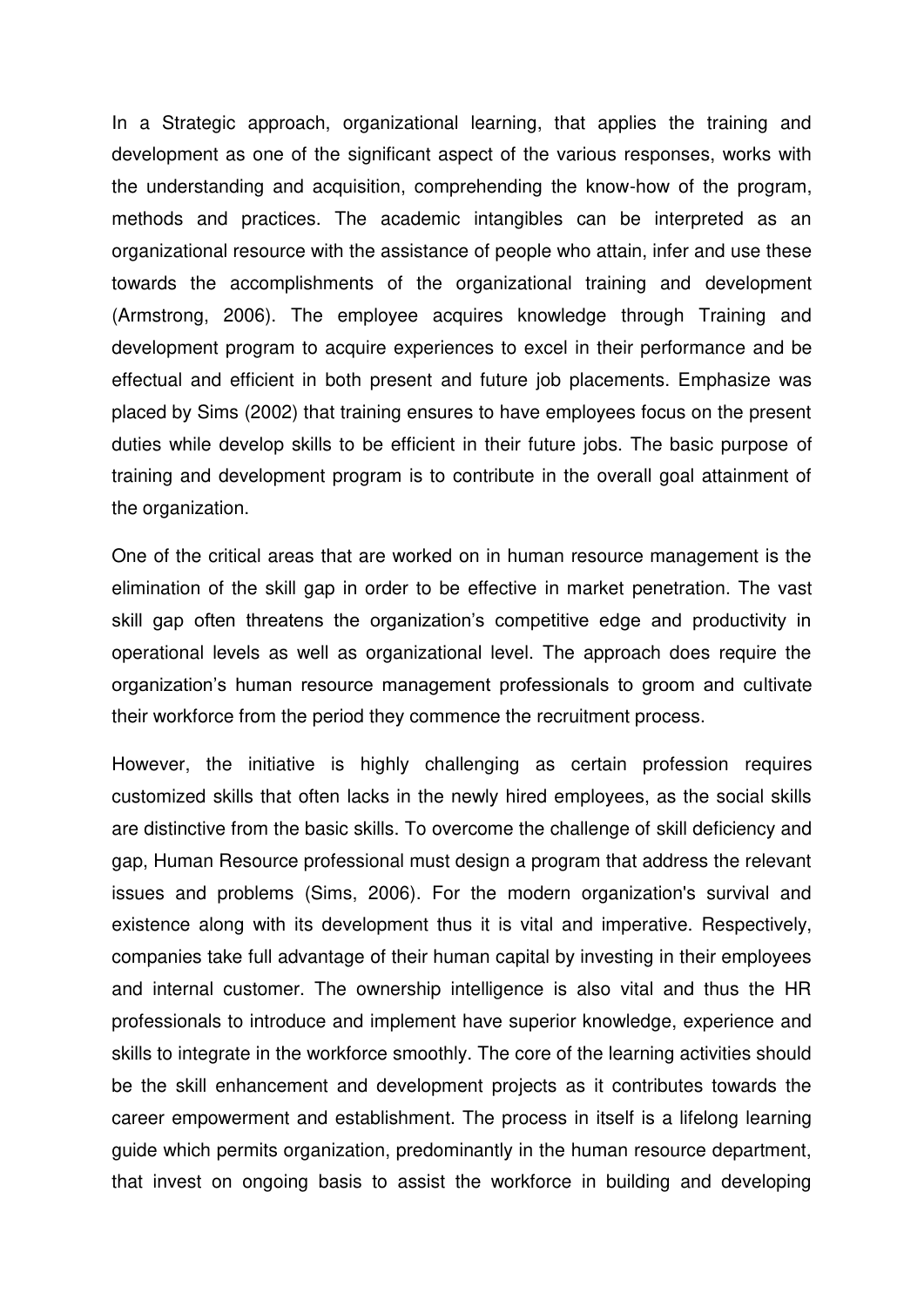competencies (Sims, 2006). From employee prospective the fundamental aspect of the training and development program is to attain skills and necessary knowledge to complete their job assignment and achieve promotion and advance their professional career.

#### **Training as tool of management:**

In order to initiate career changes, employees can benefit exceptionally in terms of their professional as well as personal development through training and development. The term learning can also be defined as knowledge acquire through the personal experience and self-directed study or both can be defined as the art of attaining competencies, knowledge, attitudes, skills, and ideas preserved and utilized; or a experience leading to the behavioral change (Gilley & Maycunich 2000). Senge (1990) considers that learning does not orbit around learning only it is a vital process that improves the capacity. Learning is often perceived as a tool that assists in the development of what was lacked initially. Despite, the difference evident among individual or the acquiring new skills and knowledge of the relevant topic, the individual should be presented an opportunity to implement the practices thought. The process of implementing taught procedure is also vital for the individual's success to affirm effectual training (Sims 1990).

The Training and development program can also be defined as a system that which is formalized and organized form of designed initiatives and efforts to sustain a balance between the goal attainment of an organization and performance of an individual (Leiboiwitz et al, 1986). For an organization to form a strong bond with its employees must initiate an investment in their human capital development (Hall & Moss, 1998; Hsu, et al., 2003; Steel et al., 2002; Woodruff, 2006).

#### **Role of Training:**

The role of Training is highly distinctive in the context of the organizational goal accomplishment by integrating both workforce and organization's interest (Stone, 2002). "The employees that contain high level of organisational commitment demonstrate excellence in the performance through both; competencies and skills. Training and Development program is part of organizational support system that is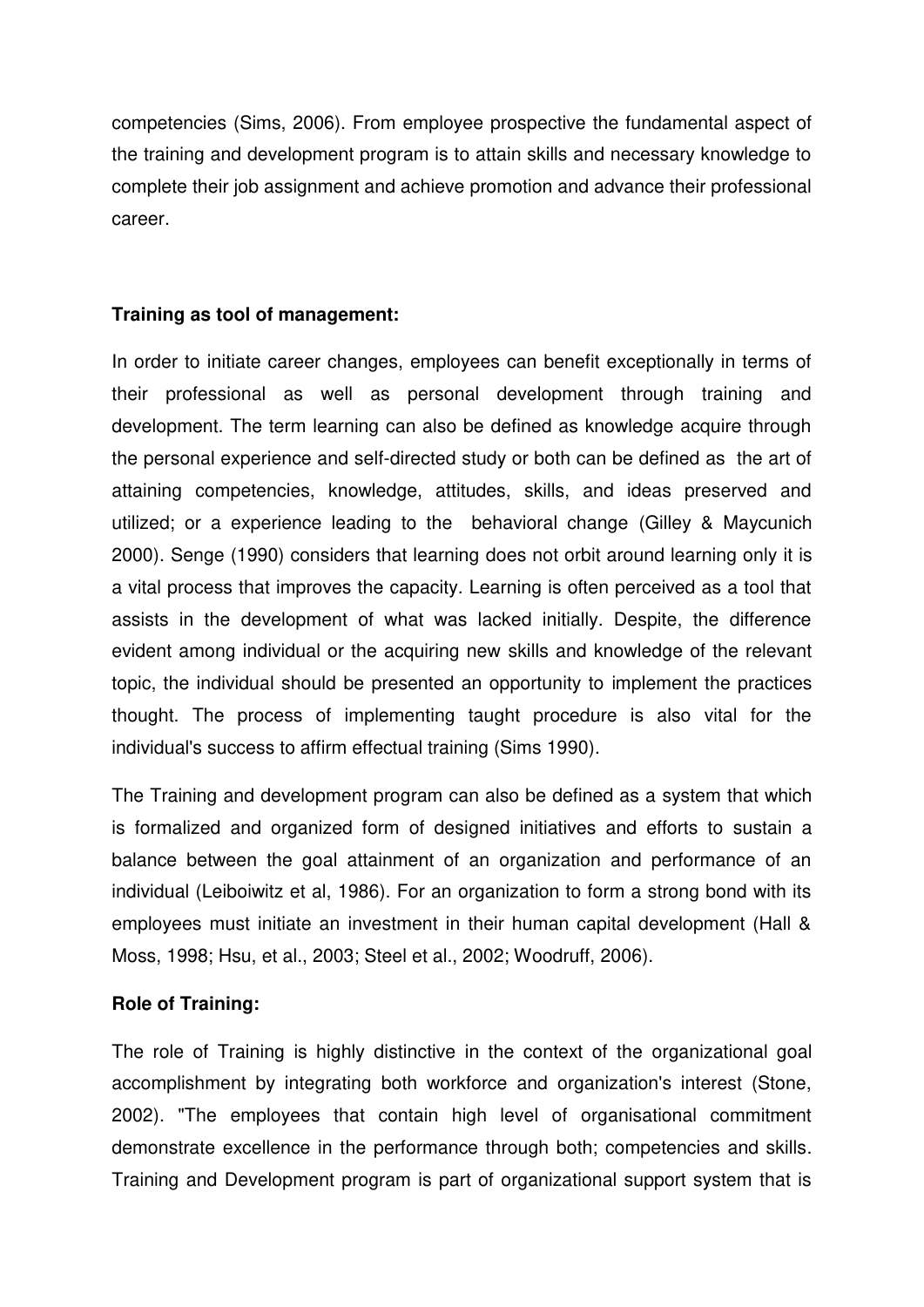effective in determining and strengthening employees' performances through level of commitment (Haque & Yamoah, 2014, p. 337). There is also an impact of Training on the investment return specifically when cultural oriented workforce is provided adequate training under certain type of leadership (Haque, Faizan, Zehra, Baloch, Nadda, & Riaz, 2015). Moreover, the training and development impacts other factors associated with employee along with the skills and knowledge as proposed by (Karl et al., 2010). There is also a relevancy of Training & development program with the view of the job satisfaction and organizational support (Haque & Yamoah, 2014). The availability of the opportunities for employees in terms of training and development opportunities augments their skills and develops constructive behaviour.

This demonstrates that employee performance is significant for the organization's performance where training and development becomes vital for the employee to elevate their performance level. Moreover, intrinsic motivation also impacts the job satisfaction and performance however, limited employee training impacts their efficiency to perform job duties leading to demoralized staff which further resulted in the employee turnover. Study performed by Tekinkus (2006) disclosed that amplified intrinsic motivation provides an employee with opportunity to elevate their job satisfaction, giving way to job excellence performance and employee commitment accordingly which is felt towards their organization and work task.

Hence, it is established that motivated employees when provided appropriate growth opportunities provide an outcome in form of performance excellence and minimal job turnover. A research was carried out in a similar manner by (Sahindis & Bouris, 2008), concluding that employee lacking an appropriate development opportunities experience effected performance that results in turn over. Haque et al., (2015) argued that the sense and feeling of job commitment is lost among employees due to job discontentment. Hansson (2007) states that various firms view training as an effective tool for the profitability and productivity. It also demonstrates that training is highly fruitful for long term and becomes a core of employee's performance excellence, motivation and employee turnover minimization.

Bockerman & Ilmakunnas (2009) proposed that the only time employees initiate a decision to shift or quit their job is when job satisfaction low is experienced.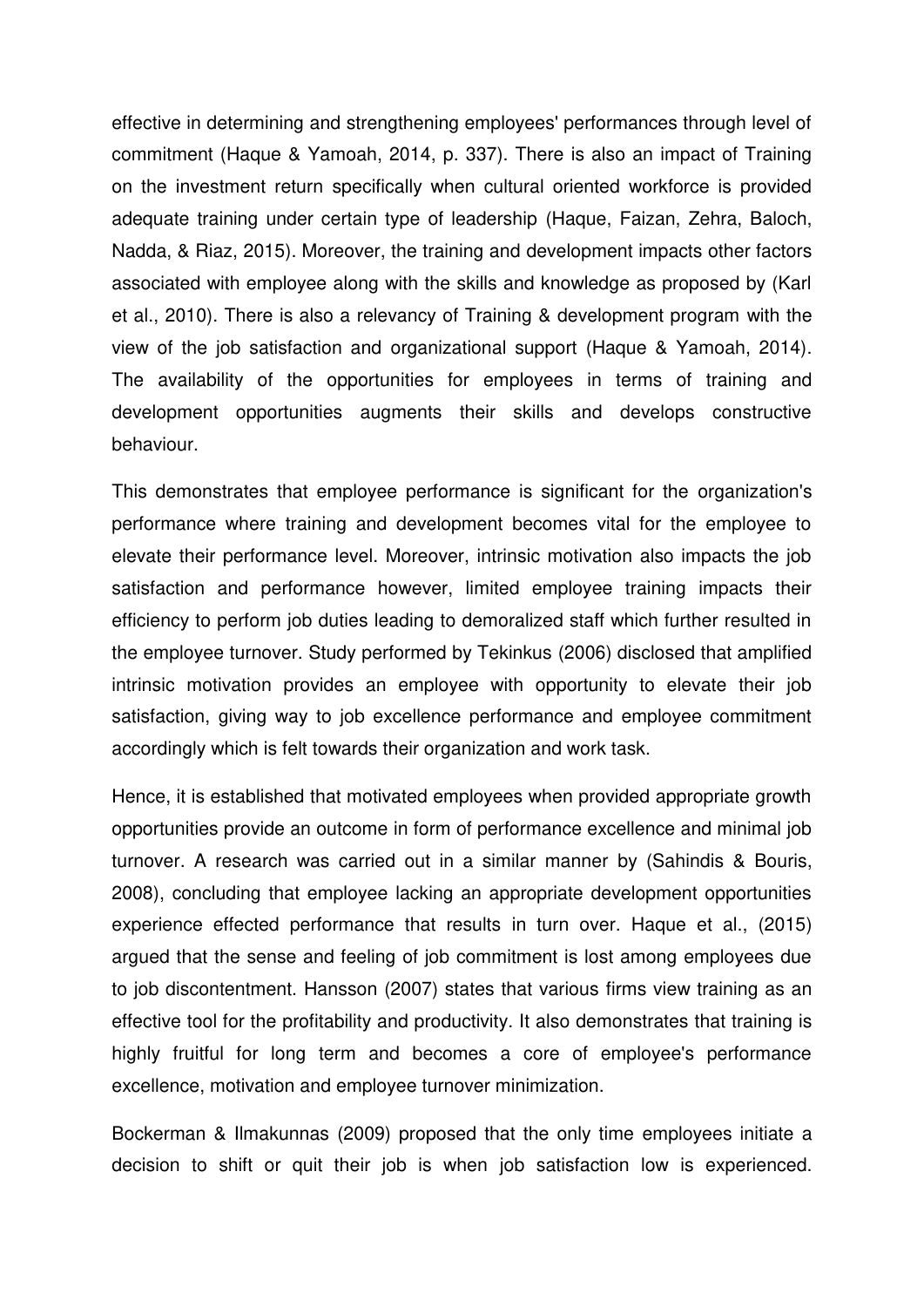Moreover, the two primary triggers of job discontentment are low morale and motivation. Furthermore, in present day the most significant aspect for management is the study of relationship that exists between the employee performance and training as there is an elevated demand for the effectiveness, accuracy and efficiency in present day modern business practices that requires being cost and time efficient which is only achievable through the design, implementation and execution of exceptional training programs.

#### **Organisational commitment linkage with training and development:**

Several organization, worldwide are operating and are highly interested in discovering the demonstrated extent of commitment among their employees that is relevant towards the acquisition of organization's ultimate objective (Becker, 1975). Within the organization's setting, the organisational performance is determined as one of the indicator that contributes organizational commitment (Becker, 1975). Overtime, the concept of the organizational commitment' has drawn significant attention among organization's members (Mowday et al., 1982).

In addition, the employee behaviour in terms of their work is also judged by their organizational commitment which further results with the impact on their performance and in organization as a whole **(**Lambert, 1997; Haque & Yamoah, 2014). However, in contrast to the organizational performance, the employee's organizational commitment is highly associated with the employee efforts, attendance and engagement with their organization (Randal, 1990). On the other hand, Haque & Yamoah (2014) argued that at times the organisational commitment of employees are not resulting from one particular practices such as training and development but various practices formed together organisational support system that determines the performance of employees.

There is lower than average probability for employers to lose subordinates if adequate training is provided in comparison to the employers that lack the ability to provide their employees a training opportunity (Dearden et al., 1997). The most evident concern in the developing regions and countries companies is employee's job hopping as at times the initiative is taken by employees for the fun sake (Barnett, 1995, Syrett, 1994, Khatri et al 2001; Guest et.al, 2003; Wall & Wood, 2005). The top management of an organizations, in the presence of various reasons and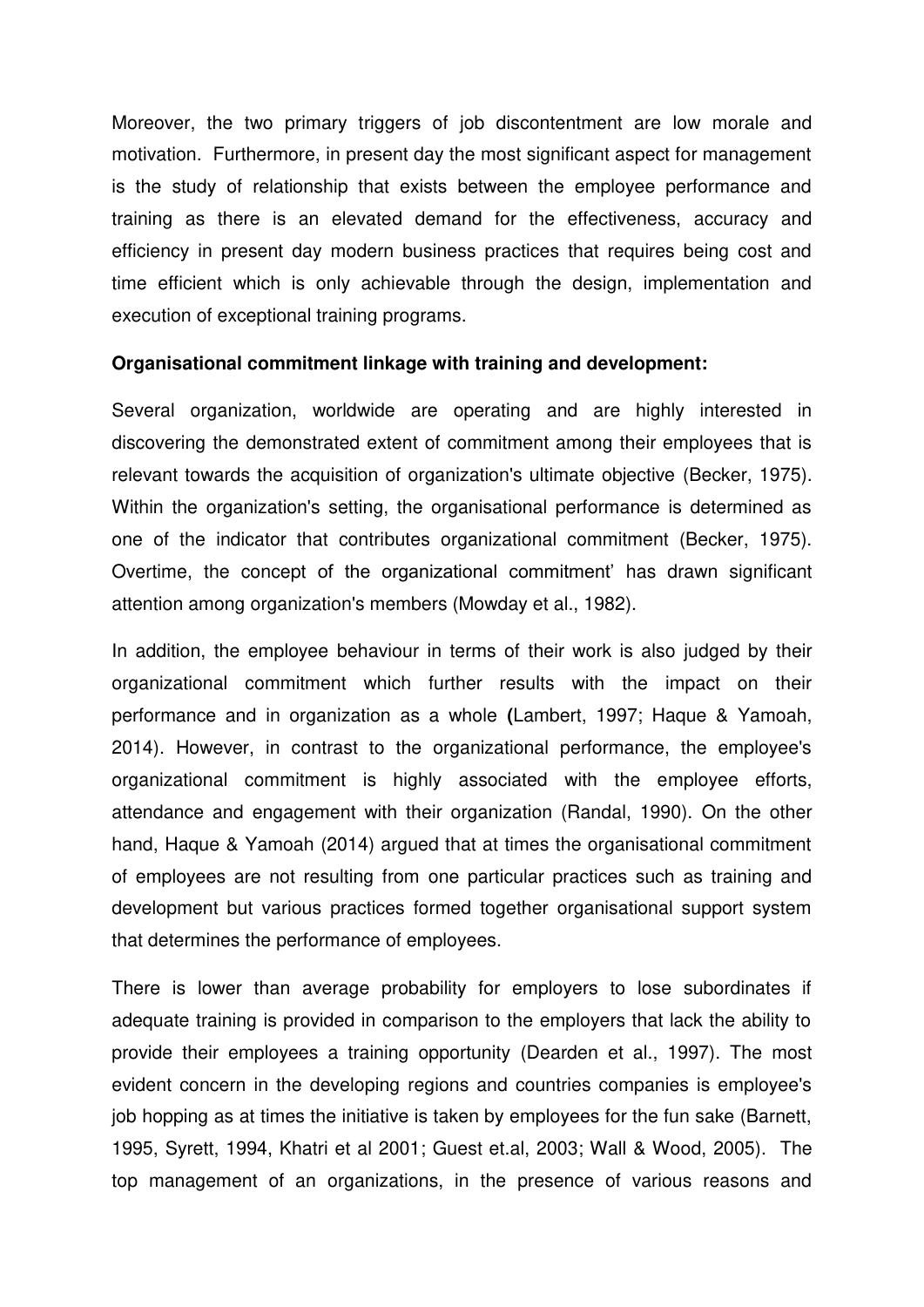causes, is highly concern with the employee commitment level, this is more often due to the accomplishment of competitive edge in the industry thus often organization work to discover ways that will assist in the increase of employee commitment level and allow the organization to compete in the changing and dynamic environment.

#### *Organisational commitment's antecedents:*

The three primary and import ingredients to establish organizational commitment are Normative, Affective, and Continuance (Bartlett and Kang, 2004; Haque & Yamoah, 2014)**.** In a simplified manner, the organizational commitment can be defined as a set of mind frame that is designed by an organization and describes the extent of attachment experience by the workforce towards their organization (Bartlett and Kang, 2004; Haque & Yamoah, 2014). In order to evaluate the extent of all these organizational commitment such as normative, affective, and continuance commitment which are present among the subordinates, it is a designed parameter scale by Meyer & Allen (1997).

Employee emotional connection towards their respective organization along with their involvement recognition within the organization is defined as an affective commitment (Meyer & Allen, 1990). Moreover, the research conducted by Meyer & Allen, (1990) is that employee shift from an organization can be costly and thus becomes a base for the continuance commitment. The employee feeling to be loyal and obligatory towards their organization, to continue being a part of the organization is describes as normative commitment (Meyer & Allen, 1990). A well decided strategic effort of an organization to provide its employees with an assistance to acquire competencies relevant to their jobs is termed as training (Noe, 2008).

#### *Training and mechanisms of management:*

The relationship between the organizational commitment and general perception associated with the training among health care industry workers was researched and discovered by Bartlett (2001). The research investigation conclusion drew attention towards the notion that various assumed advantages of training such as training's professed admittance, training support, inspiration and enthusiasm from training are linked in a constructive and positive manner in collaboration with the aspects of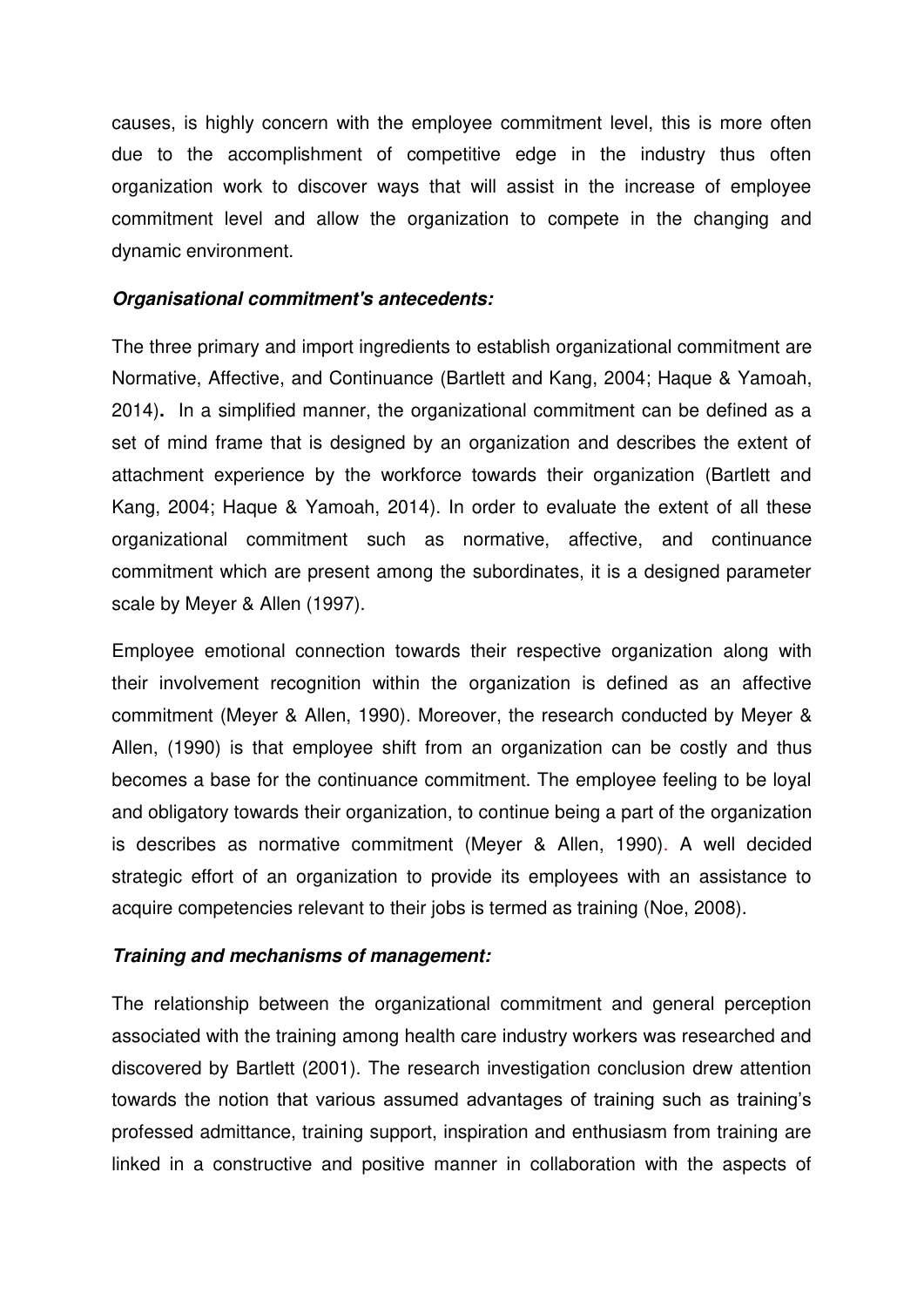normative and affective commitment instruments of the organizational commitment. Adequate steps should be included in order to ensure the organization is effectively calculating its progress and establishing a motivational dynamics for excellence in productivity and efficiency of its workforce. The workforce feels highly committed towards the organization once adequate training is provided through the training and development program.

According to the qualitative nature of recently published by McNeese-Smith (2001) study, reveals that nursing staff had strong feeling that learning is crucial for the organizational commitment determination among employees in contrast to the financial aspects, peer relationships and job contentment (cited in Bartlett and Kang, 2004). Furthermore, the argument suggested by Patrick (2006) proposed that nevertheless, training programs are not always direct in providing employees with the pathway to enhance their performance level and at times employee do feel reluctant to implement their acquired skills through learned through experience.

#### **Models of Commitment - Empirical Researches:**

The Benson's (2006) research analysis commenced with the statement that training and development attained at the job is positively associated with organizational commitment however it could be related in negative intentions with the inclined turnover. Moreover, the research also defined the worker's anticipation of reimbursement with the providing and converting more skills with the organizational commitment however the negative impact in the intention to shift from the firm. Thus, Benson (2006) suggested that once the training program is implemented and performed in an appropriate manner the employee receives promotion after the training session is concluded, this contributes in the decline of the employee intention to move from the organization.

#### *Job satisfaction, organisational commitment and training program:*

The relationship between three variables that is training, job satisfaction, and organizational commitment among the organization's workforce is discussed in a detailed in the context of the research analysis begin by Lowry et al., (2002) and Haque & Yamoah (2014) in the presence of the concluding thoughts that works in the presence of the accessibility and capability of training having impact on the job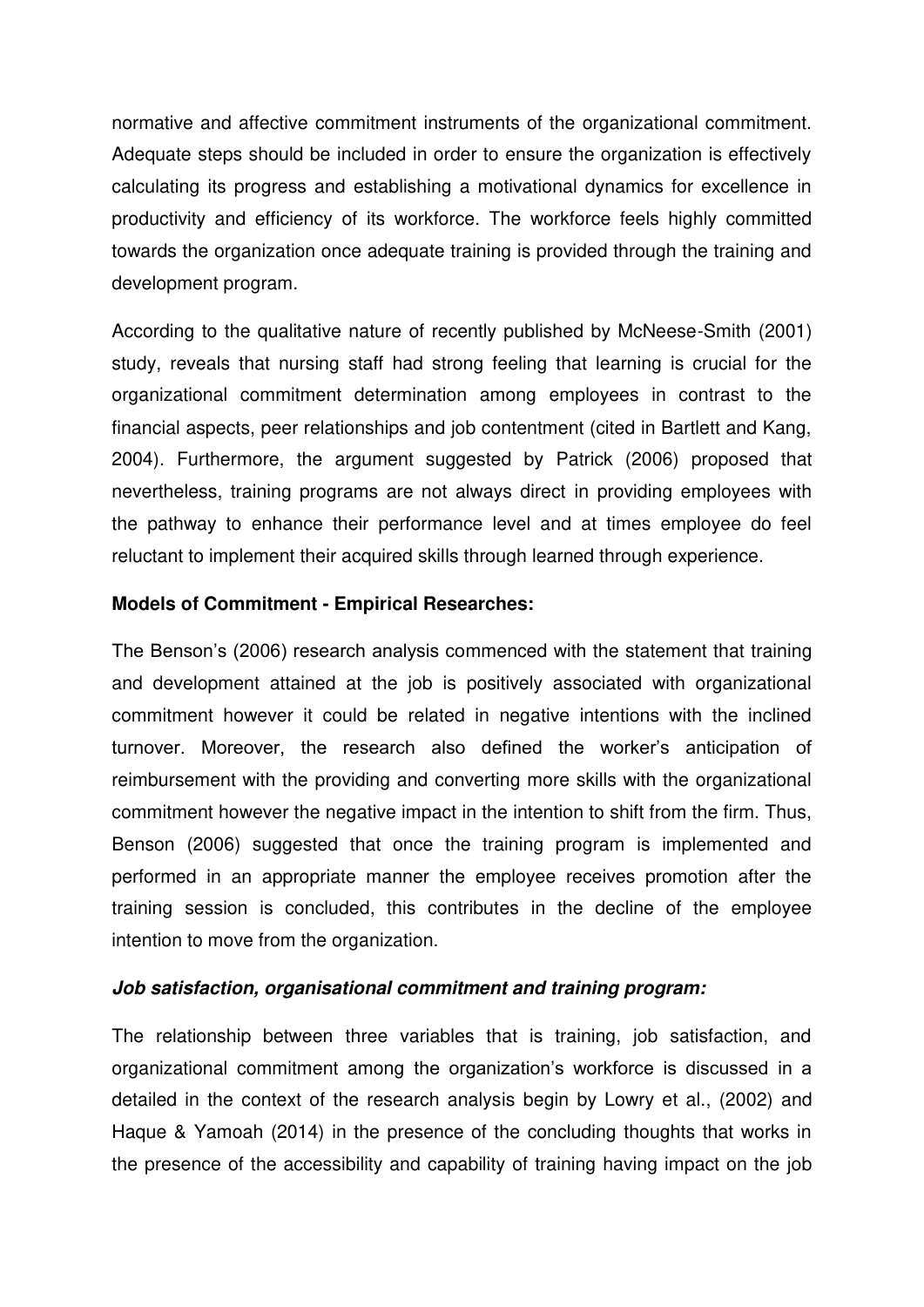satisfaction and organizational commitment within the employee. Bartlett (2001) argues that the training accessibility is associated with the training conducted in both affective and normative commitments strong however it lacks relationship with continuance commitment.

Moreover, the notion and concept of the co relationship existence between the training and development program availability and organizational commitment is highlighted by work of (Morris et al., 1993; Guest et.al, 2003; Wall & Wood (2005).

#### *Perception formation through training:*

In order for an organization to forecast the behavior desired from employee, training is one of the vital and fundamental management's practices which have been discussed by the Sparrow (1998). Some of the prominent behavior discussed is organizational commitment, Job involvement, and motivation. In addition, the research analysis performed by Ogilvie (1987) also disclosed that association is evident between employees' perceptions in terms of human resource performance of organization and the employees' organisational commitment.

#### *Role of training in creation of positive perception:*

Boon & Arumugam (2006) described the organizational commitment associated in both constructive and positive manner with the organization's training and development program. Training plays a fundamental role in the organization's success when the franchise is being considered because of the fact that it is also connected with the knowledge of rules, morale, and administrative quality along with the organizational commitment (Roehl & Sparrow, 1999). Various previous researches have defined that organization's support associated with the enhanced organizational commitment in a positive manner among the work force (Cheung, 2000). The constructive outcome is accomplished when employees demonstrate positive perception and that actively participate in the training and development program and enhanced feeling of motivation and utilizing the opportunities available through the training program (Dubin, 1990; Tharenou, 2001).

Affective and normative commitment and mentoring are also associated in a positive manner however it is linked conversely with the continuance commitment, which is analyzed by (Payne & Huffman, 2005) to explore the association between the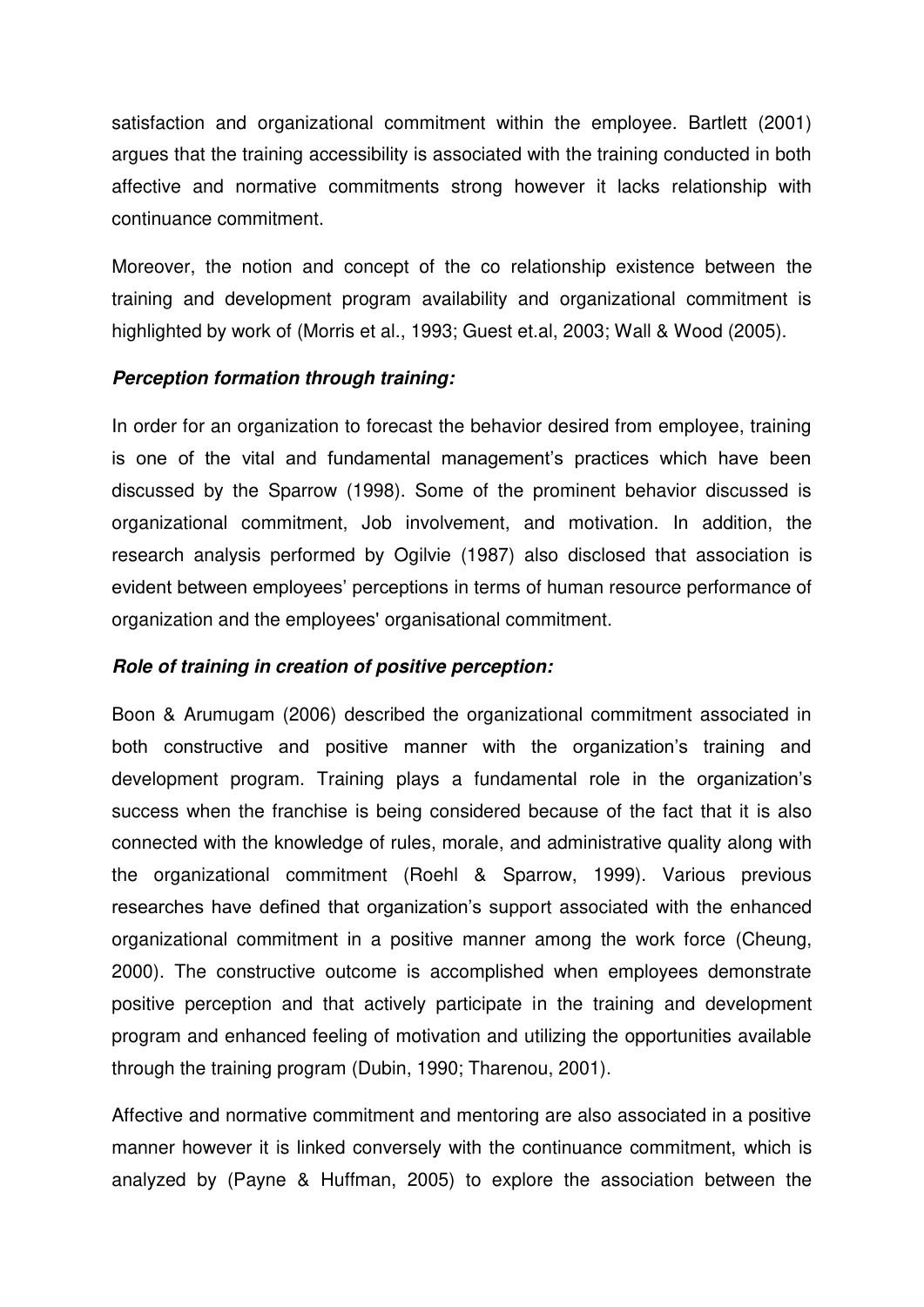organizational commitment and mentoring. Though the negative association at times experience between the continuance commitment and training is often because of the job hopping attitude evident among employees of a specific region.

#### *Development of skills via training:*

From the literature that has been reviewed above it can be comprehend that there is an existence between the relationship among organizational commitment and training and development program. Further clarification can be drawn that both affective and normative are highly focused in the past on the employee development however at the present the focus has been on the training and development program that is working on establishing continuance commitment towards organizations.

The organization is able to retain its workforce through compensation and training as disclosed by the past empirical research that employees does not initiate shift in job or organization when they are compensated for their skills in a prominent and sophisticated manner. There is also analysis conducted that reveals employee's positive attitude once they receive adequate training. The organization's approach to introduce training in a subtle manner also redefines the employee perception in a positive and constructive manner. The employee's organizational commitment increases as they are feel valued for their skills within the organization.

#### **Gap in Literature - Critical assessment:**

The above discussion revealed that there is different type of relationship established by various types of researches, such as the research work conducted by Lambert (1997) placed a strong emphasis in terms of the association between the three apparent antecedents with the organisational performance however through the three antecedents are lacking a close association and demonstrate a partial link. In fact, both, the organisational commitment and performance, are highly related to the normative, affective and continuance commitment. The research performed also stressed on the fact that the training programs results are often appear through combine efforts. However, at times along with the combined efforts individual's personal effort are vital too which integrates with the collective effort thus the researcher should consider the exemption of individual efforts.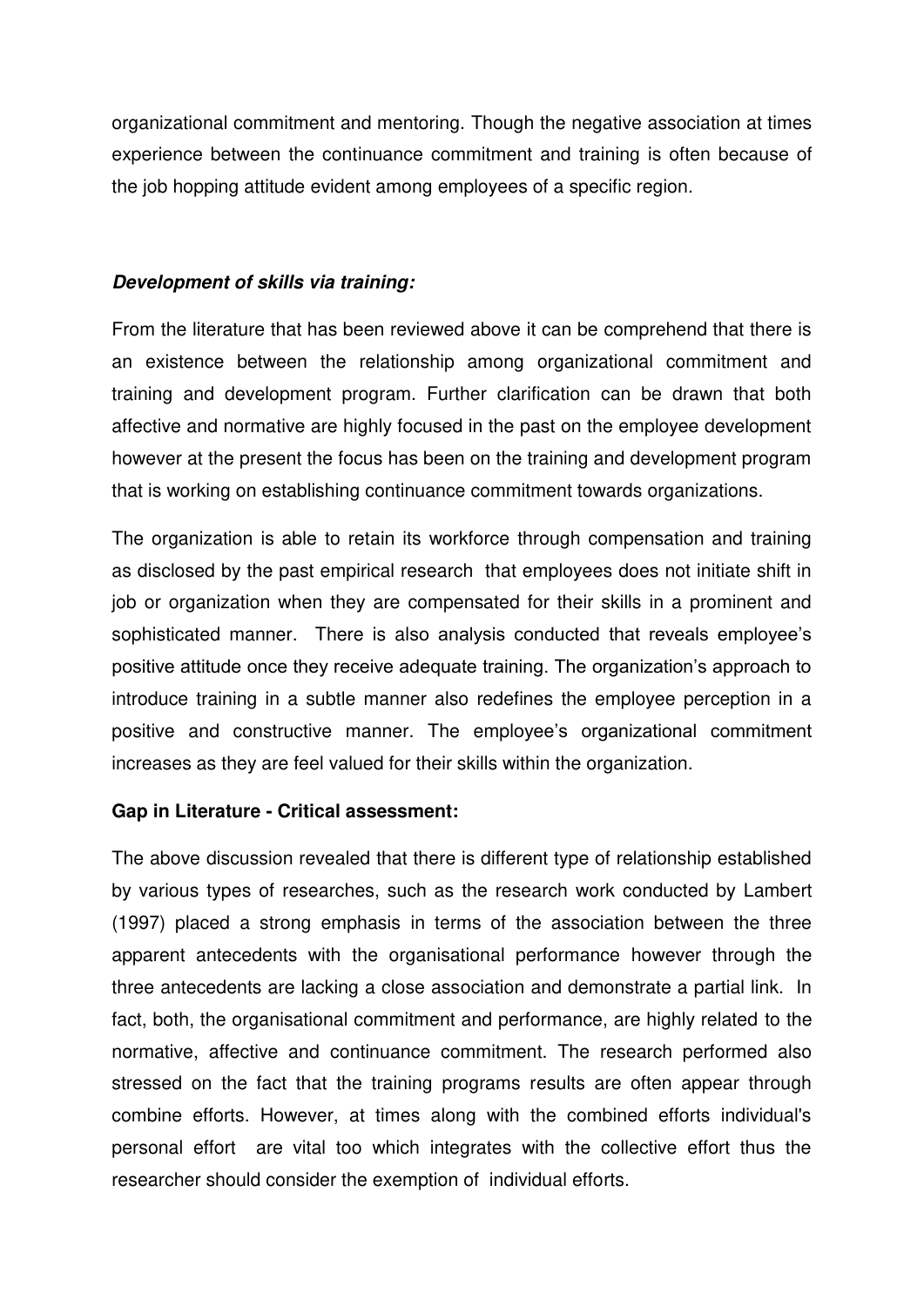The research analysis conducted by Awamleh (1996) reveals that training is effective in bridging the gap that exists between the employees and the management thus the organisational commitment offers an important role however there may be a variation in the level of commitment as it depends on individual person and individual organization. In addition, training does open doors for greater opportunities to develop career path leading to a possibility of employee shift from the organization. Dearden et al., (1997) revealed that in practical world, employees are not lost as often human are unpredictable they have a tendency to act in various ways. It cannot be assumed that every individual views training as a reason to stay with the organization. Furthermore, the similar standards of training does not apply to everyone and cannot be utilized as way of retention as times of economic recession organization' s are forced to reduce their workforce despite the employees are trained.

The research work conducted by Eisenberger, (1986) demonstrate that various employees form loyalty towards their organization as per their affective commitment has developed on higher extent. However the matter is subjective as such notion of training establishing loyalty should have contributed in elevated level of continuance commitment among employees. For future opportunities when an employee shifts an organization this reveals decline in the loyalty towards the organization as their continuation with the organization may lack affection for the organization leading to the decline in continuance commitment whereas Haque & Yamoah (2014) revealed that commitment depends upon the situation and support system. Though there may be affection developed towards their work by an employee however the same can be developed towards the organization after concluding the training program.

#### **Research Methodology:**

#### *Research Philosophy:*

The research onion is used to demonstrate various categories of the philosophies available to the researcher (Saunders et al., 2007). The present research follows interpretive research philosophy. Such category of the philosophy is highly beneficial in the field of business management researches due to the inadequacy of quantitative approach (Cepeda & Martin, 2006). Furthermore the interpretive approach is valuable for the use of small sample size as it permits the researcher to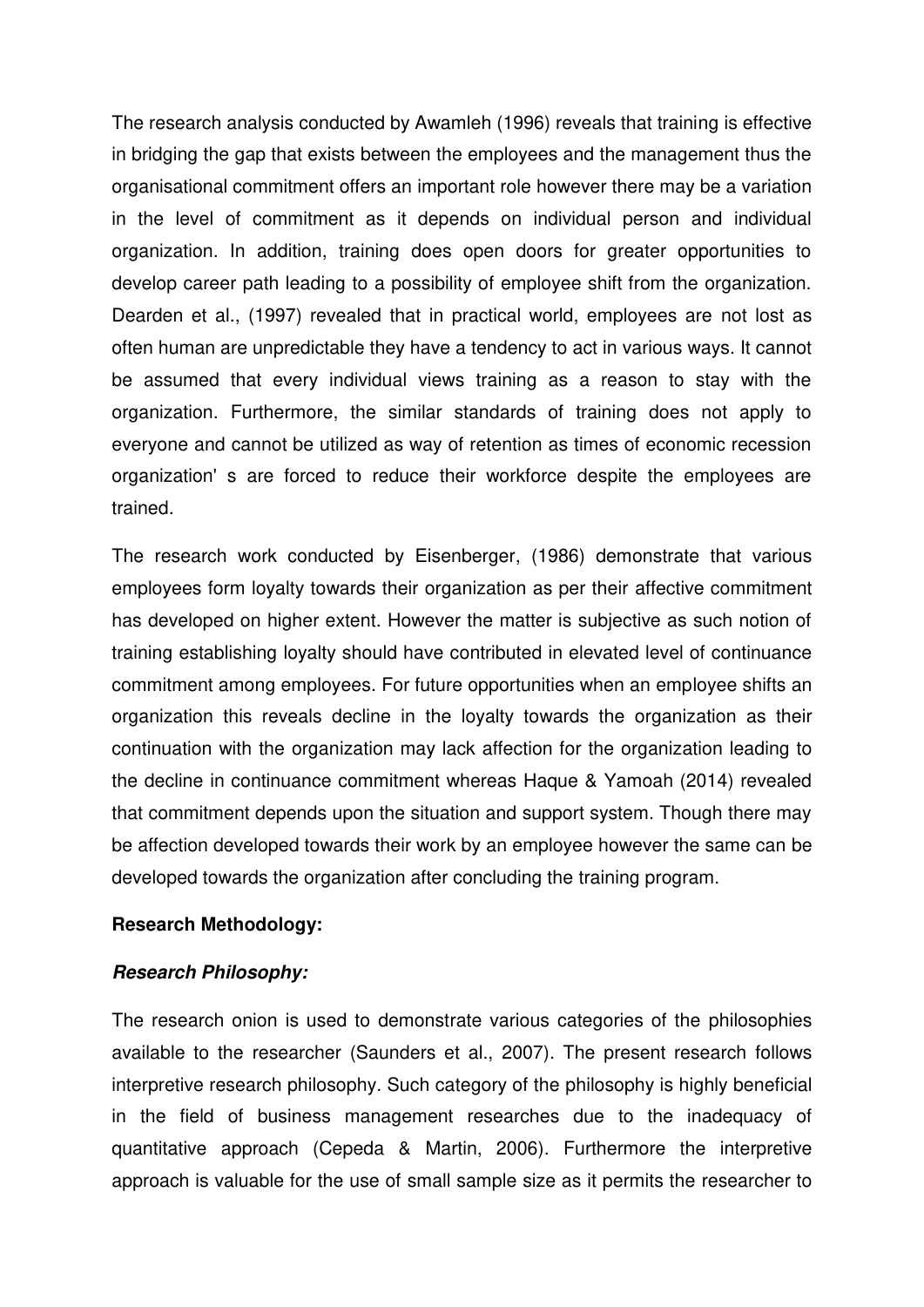get close to the respondents (Shaw, 1999). The justification for this philosophy is due to interpretive approach as it assists in the exploration of the subject's reality who are part of the research, this is done through the explanation of their intentions and actions that are utilized in the present research.

#### *Research Approach:*

The two fundamental approaches are, Inductive and deductive which are also recognize as qualitative and quantitative approach. The current study considered a deductive style at the initial stage however due to the small sample size it was replaced with the qualitative approach. Due to the small sample size the inductive approach or qualitative appears to be more appropriate as it will permit the inclusion of views of employees from the banking sector, this beneficial as they are part of the research and it is vital to understand their thoughts on the research variables (Hannabuss, 1993). The justification of approach is that this approach permits the research to perform in-depth investigation in and be able to test the research findings with theoretical framework and obtainable management literature (Patton, 1991). Hence the approach is utilized in the current research.

#### *Research Process:*

The self-administered survey questionnaire used in the present research is written in English. The present research being a qualitative hence, the employees' response and views are crucial for the study; it allows the researcher to get in close contact with the respondents to comprehend the problem from within. Furthermore, the researcher is assisted to provide the interpretation and analysis of the current findings. The researcher observed various things from diverse dimensions through the use of questionnaire (Schwartzman, 1993).The investigation consist of the semi structured interview, which is introduced in the primary stages of the research investigation. The participants were provided with the interview questions through email to attain findings and receive feedback.

Approximately 15 managers were individually interviewed via phone for nearly 10 minutes. The designed questionnaire consisted of 18 items and circulated among the 355 employees in all branches of Bank of Khyber. Due to the concerns raised by the managers in terms of information confidentiality and other issues, the response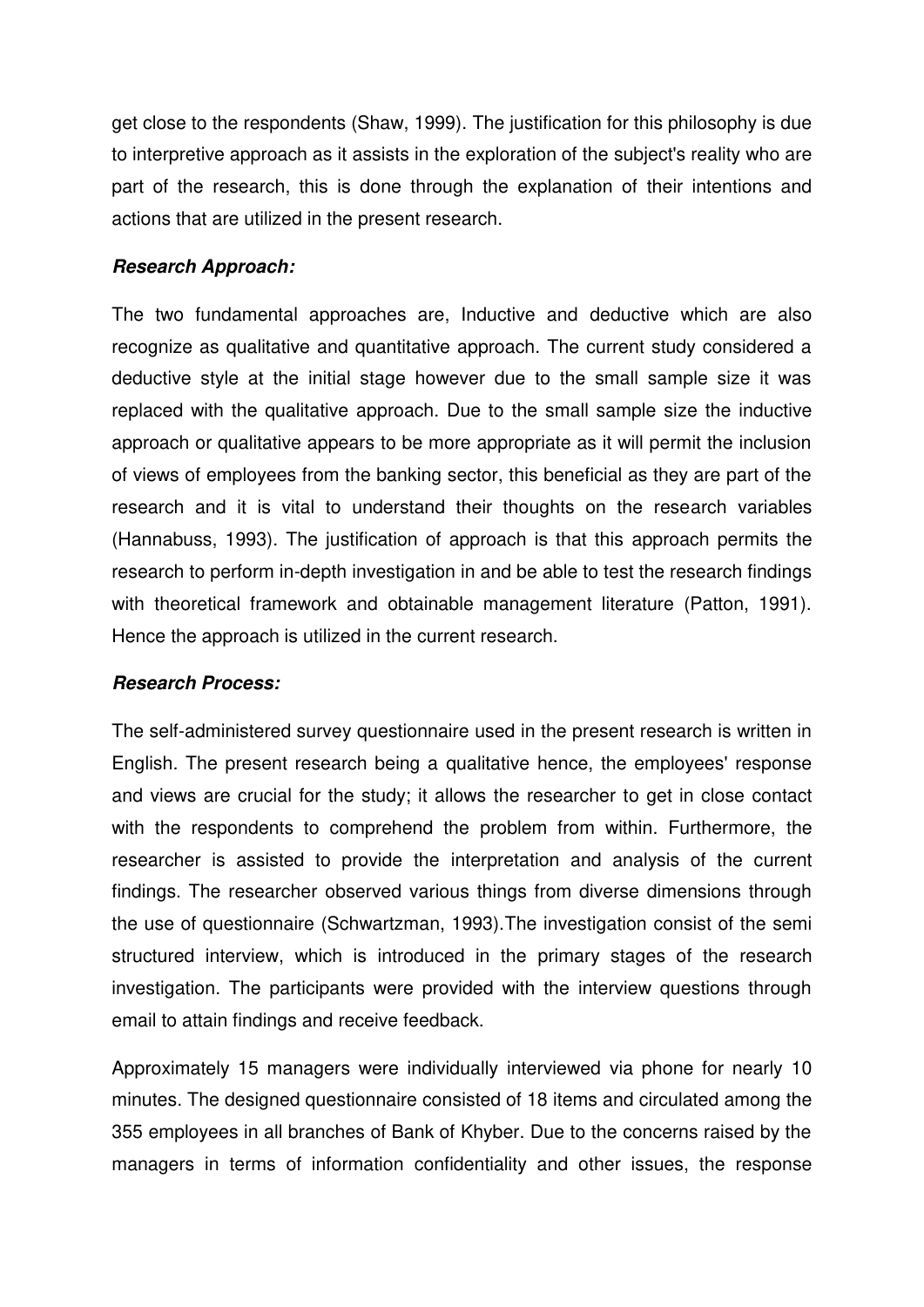collection was practiced with only 277 employees who were willing to participate in research. The open ended questions were made part of the interview to allow respondents an opportunity to discuss their individual point of view. The informal interview notion was not applicable due to the significant distance evident between the researcher and the selected organisation however this did eliminate the chance of relaxed interview atmosphere though the email interviews provided respondents with an ease to reply with their own convenience. Interview responses were recorded in coding manner by researcher.

#### **Sampling Technique:**

The current research used stratified technique due to the targeting different branches of same bank. This type of sampling technique enable researcher to generalize results to geographic domain to large extent (Sekaran, 2010). Furthermore, random sampling combined with convenience sampling was used as the number of employees was vast and due to willingness and consent, it was decided that this technique should be included in approaching targeted audience.

#### **Data Analysis:**

For data analysis, since initiated approach is inductive approach thus the process of analysis has been performed through the frequency distribution. The research established an analytical framework. The similar coding method, which was open, of Parker and Coffey (1997) was used. For data interpretation, MS Excel spreadsheet was used. The word processor was used by the researcher for the coding system. This was done in order to enlighten and codes insertion for the three depth interviews conducted, it is highly appropriate for the inductive method (Harvey, 1990).

#### **Reliability, Credibility, and Validity:**

To ensure the responses are credible and valid, the pilot study was performed. The researcher gave out the material in the form past research papers relevant to the training programs models, for instance the Meyer and Smith's organisational commitment model (2000), Tharenou (2001) & Dubin (1990) contribution in the training program model. The primary reason for providing these relevant papers was that participants had some understanding about key concepts related to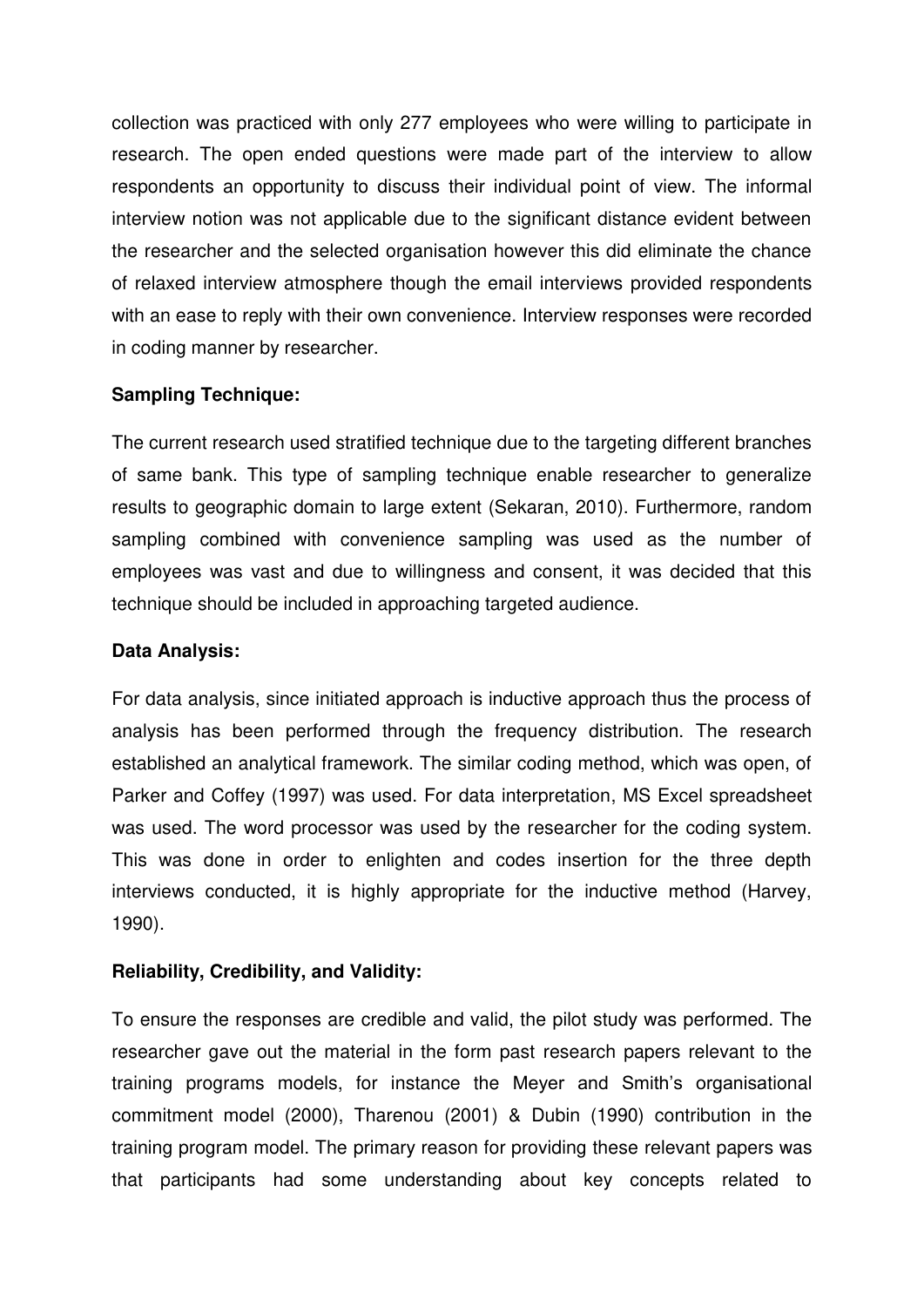organizational commitment and training program. In addition, the pilot testing was performed to ensure the participants comprehend the questions and topic appropriately in order to respond. This was done because it is essential to have credibility of participants thus the pilot study was conducted. Moreover, credibility check was attained by having educational background and experiences checked.

To evaluate, determine and judge the accuracy and authenticity of the research, the two high valuable elements are validity and reliability. "A reliable study is one that provides similar results even when carried out for the second time" (Jonker & pennink, 2009, P. 25). Taking in consideration the prime sources, the stated two parameters (validity and reliability) can be effectively determined from where the data is acquired. Based on the organization permission to access the data directly, the research has attained from the finance and HR departments of the organization, therefore, the used sources such as annual reports and records are both valid and reliable due to the no alteration in the data source. Often the primary sources are considered valid and reliable due to direct attainment of data and since in this study primary investigation was done through in-depth interview with the team of management thus the collected data is reliable as well valid.

#### **Ethical Approach:**

The researcher has ensured confidentiality of participants to be sustained throughout and after completion of research. Their personal ideas, views along with the data acquired through primary as well as secondary sources will only be used for academic purpose. Due to the use of the qualitative approach thus the shared views are kept private and maintained participants identity as anonymous.

#### **Results:**

The researcher began with interviews with the managers before developing a survey questionnaire. Every manager was requested to answer first by either stating '*yes*' or '*no*' so that responses are coded and than they were asked to elaborate their opinions and expressions.

#### **Interviews with the Management:**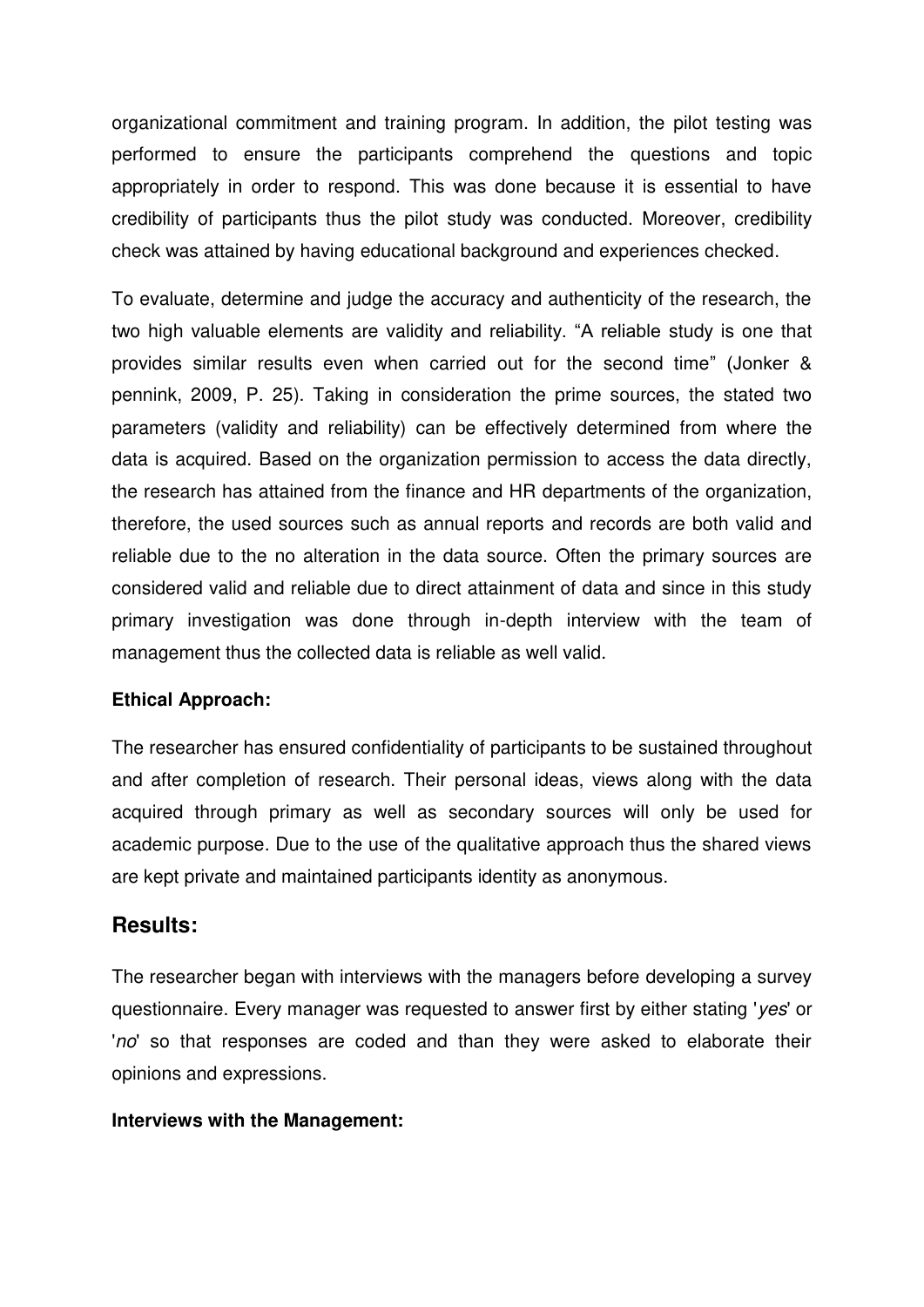Regarding promotion of employees through ongoing training program it was evident that majority of the managers (approximately 9 out of 15, 60%) agreed to it. Some of them further added that training polishes skills and thus chances increase while others argued that training for fresh employees lead to develop their loyalty, dedication, and commitment towards bank eventually leading to promotion. However, remaining six managers did not agree and stated that promotion comes with experience but training develops skills that one is requiring or lacking to perform tasks effectively.

Additionally, managers were asked about their say regarding active participation of employees is usually due to their increment in salary and only two managers oppose it by arguing that salary depends upon employees' quarterly report whereas remaining 13 managers strongly supported that employees do participate in such training and development program because it improves their skills leading to develop positive mindset and thus their performances improve which reflects by increment in salary when time comes to asses them. Furthermore, managers were asked about the trust factor developed between supervisor and subordinate is resulting due to participation in training program.

Additionally, management was asked regarding training session at Bank of Khyber in creating clear vision regarding career path for employees and almost eight responded that career path is properly explained to employees through training program, this is why training program is inducted. Interestingly, two argued that at bank, career path is defined but training is mainly to develop skills that are lacking. Three managers argued that, most of things are interconnected, training helps them to perform better, and when they perform they know where they are heading towards so this means career path is visible due to training program. However, two managers disagreed to it.

Moreover, at Bank of Khyber, how effective has been training program in attaining career objectives and Majority of managers (80%) stated that training program working at bank of Khyber, KPK, is helpful largely to employees who are in the early stages of their professional career. Indeed their inabilities while performing important tasks are identified and erased by means of training program which is objective of employees that their skills related to routine work is developed and in that sense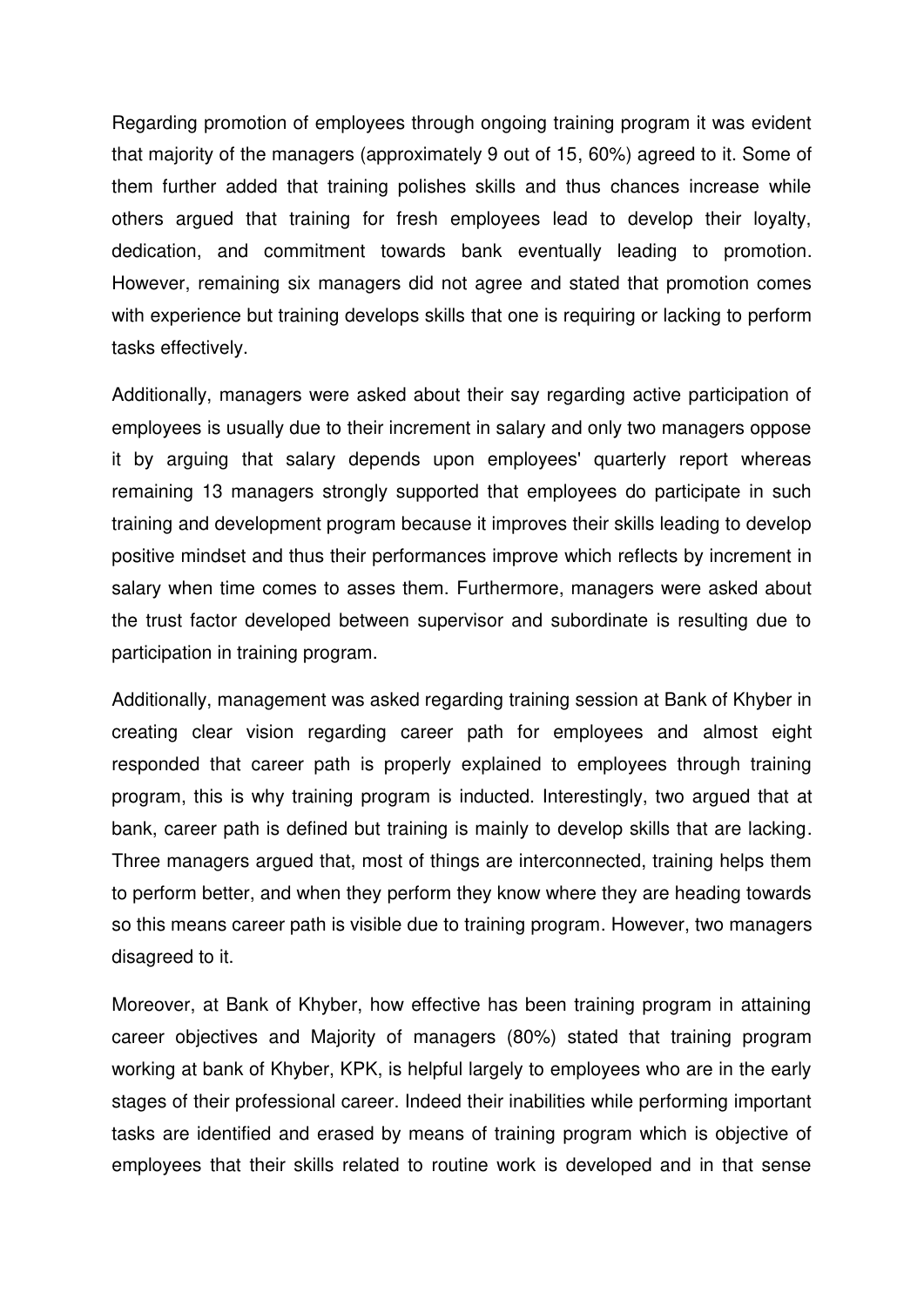such professional objectives are achieved by employees when they intake training sessions and participate in it to overcome professional obstacles. Mostly these training sessions are to ensure employees achieve organisational' objectives. The focus is more on organization's objective than individual's career objectives.

Additionally, the linkage of employees' job satisfaction and organizational commitment with training program at Bank of Khyber was asked from managers and the overall summary of their response was that job satisfaction tends to get better for employees when they undergo training sessions and while taking these training sessions, the employees' commitment towards the organization is main motive behind training program. Furthermore, participants emphasized on the notion that job satisfaction are result of organisational commitment and this commitment is developed by employees through inductions of training programs. Moreover, the managers also identified training program as a catalyst to ensure employees are retained by the organization which means ensuring them to be satisfied with their jobs. Sometime even employees are trained in such a manner that even if they are not promoted still they are satisfied with their jobs. This reflects the ability of employees to have strong organisational commitment, developed through training and development program. Moreover, managers were asked about their opinion regarding whether employees' perception are positively or negatively developed and dealt by training and development program. Results showed that majority (53%) agreed that T&D programs are designed and operated to ensure employees have positive perception and experience related to organization's culture and working environment.

Moreover, 20% stated that T&D program are conducted with the aim to ensure overall corporate image of the firm is developed and largely, yes these programs are beneficial for altering employees' perception in positive way. 13% suggested that T&D sessions is ideal way to introduce employees to each other and make them familiar with the organisational culture, work pattern, peers, etc. Only 6% agreed that perception of employees are positively created and developed by training and development program at the bank. However, only 6% disagreed to it. Management were asked about T&D program role in developing job related skills and 80% confirmed that largely training and development help employees in the creation and development of skills that they require to perform tasks in adequate manner. Thus,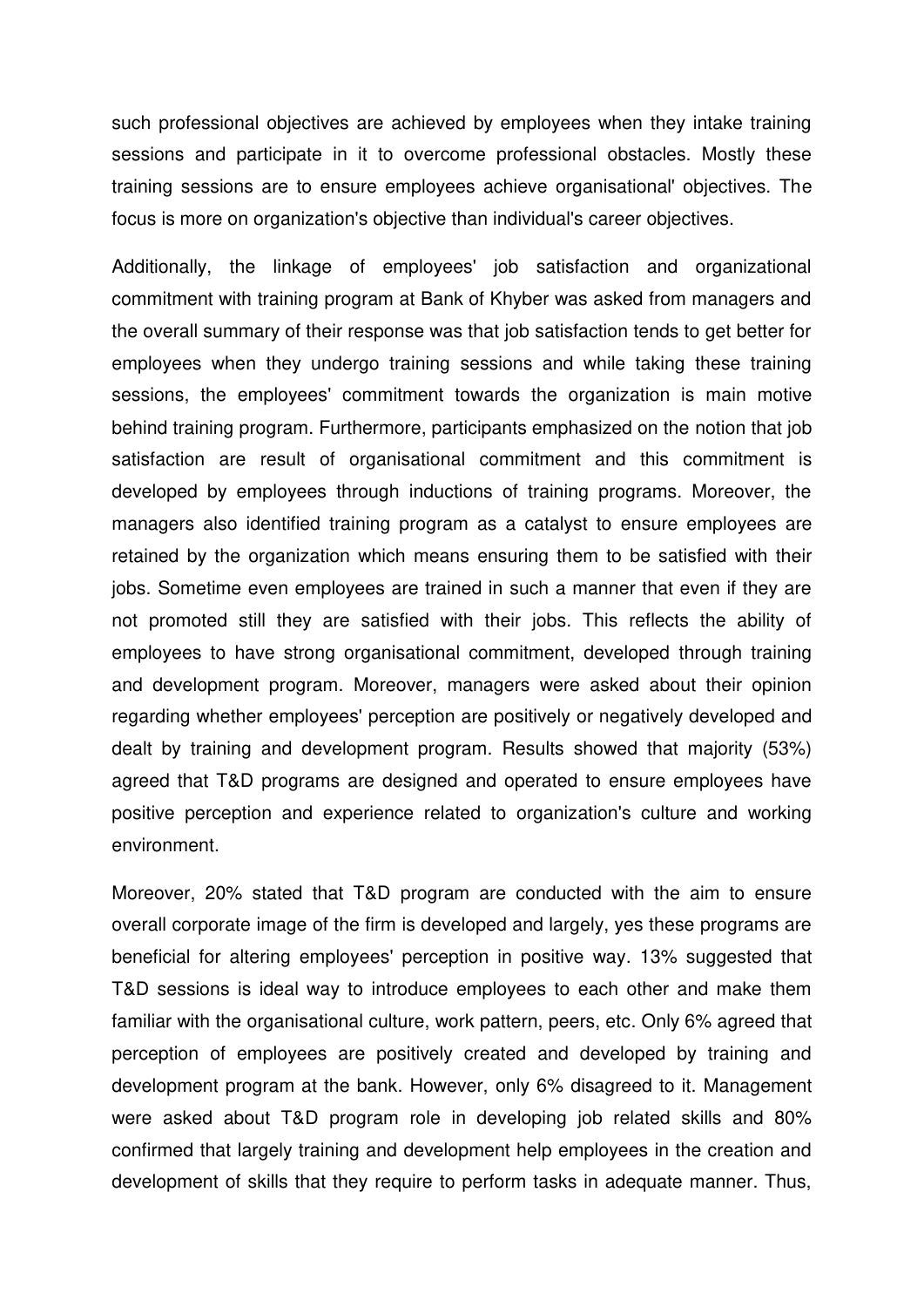training and development is an integral tool that management uses to polish the employees so that they can have skills to execute task in correct way. However, only 20% managers disagreed by stating that not always training help employees in the development of required skills because more than training, actual working in the practical environment helps employees in building skills related to their jobs.

Thus analysis of the interviews with the management reflects that most widely used tool for increasing employees' organisational commitment is T&D program. Furthermore, it is evident from interviews that job satisfaction, training, organizational commitment are all linked together. Most of the participants consider training as way to increase management's working efficiency and at same time built strong skilled workforce that will help individuals in their personal and professional career.

Based on the in-depth interviews with the management, survey questionnaire was developed to investigate the perspective of employees regarding T&D program functioning at Bank of Khyber, KPK. The semi-structured questionnaire through 5 points Likert Scale was used where (1-to-5) ranging strong strongly disagree to strongly agree. Moreover, ordinal scale was used to find the degree of responses related to research variables.

#### **Survey Questionnaire Results:**

Majority of respondents (81%) are willing to pursue career with Bank of Khyber, KPK. On the other hand, only 3% are undecided and 16% would not like to stay with same organization. Furthermore, more than 85% agreed that they like their work and there is strong attachment towards bank but 11% are not satisfied with it whereas only 3% remain neutral. This shows that affective commitment in the bank of Khyber, KPK employees is significantly high. In addition to that, interesting results have been noticed as up to 83% of the participants (231 out of 277) have such close attachment towards organization that they feel that bank's any problem is no long only bank's concern but they take it as their own issues and concern. Furthermore, only 12% employees are not sure and less than 5% have stated that they do not consider bank's issues and problem as their own immediate concern. Moreover, it is found that people working at bank of Khyber, KPK are working on their own will usually as majority (76%) agreed that either working due personal choice, need or ambition.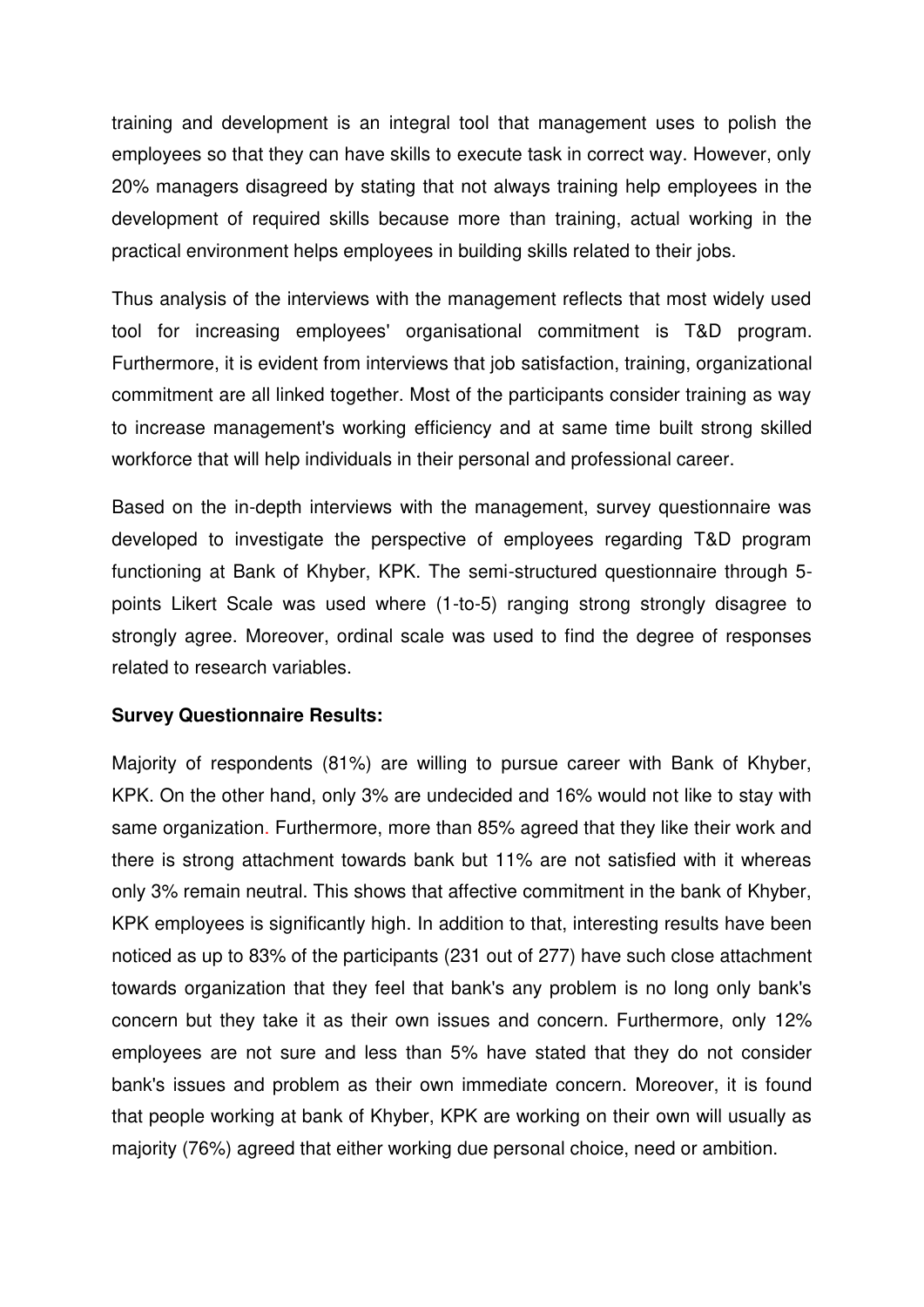The survey findings showed that, only 16% feel that the facilities provided by bank of Khyber, KPK is not very competitive in comparison to other operating banks but large number of sample size (203 out of 277) which means 73% believe that their bank is competitive in the market by providing quality oriented facilities. Furthermore, respondents were asked about intention for quitting bank of Khyber. This is one of few questions where disagreement is noticed more than 20% do not think of working and continuing with this bank for long but large part of sample 76% is willing to continue with the same organization. In addition to that, majority (79%) have high normative commitment and continuance commitment because job loyalty is significant for them but 18% are not too happy with the bank and if provided good job opportunity, they are likely to leave bank. Furthermore, only 3% remain unsure about it.

Another question linked with the previous question was asked to measure the responses of employees regarding continuance commitment and results showed that 78% (217 out of 277) have high level of continuance commitment. Moreover, 4% remain undecided but 18% employees feel that if they found in near future any opportunity better than this one, they will be switching job. Based on this sample, employees working at bank of Khyber, KPK have high level of continuance commitment. Moreover, it is viewed in the chart and table presented above that large number of employees (221 out of 277) reflecting 79% have normative commitment towards bank as they prefer to stay with this bank because loyalty is more essential for them than incentives, rewards, and career opportunities. Again it is found that majority of respondents (79%) engage themselves in the training and development sessions because it helps them to improve their personality and overall professional career. Only 1% is neutral and up to 20% do not feel that training is helping them to benefit in their personal growth and development

Additionally, 71% employees feel that training and development sessions help them in developing skills that are required to perform their routine tasks. 17% oppose it as they do not consider training to be a reason behind development of job related skills whereas 12% opted to remain undifferentiated. Furthermore, majority (73%) considers training as a vital step towards next promotion therefore they are willing to participate in training sessions. Based on majority findings, at the bank of Khyber, KPK employees have definite perception about training participation leads to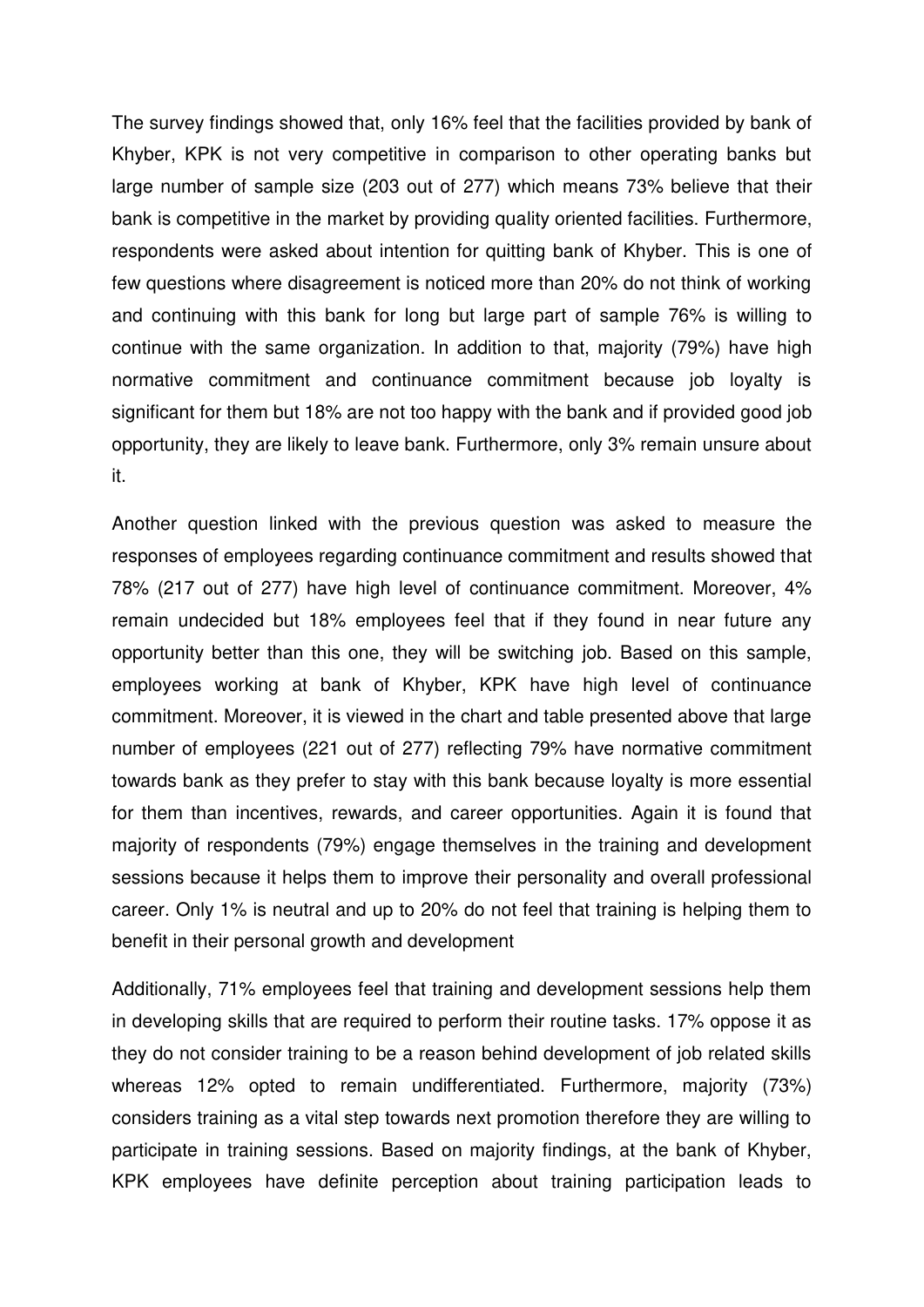promotion. It is clear by now that employees' feel that their career objectives are more visible to them after being part of training session as they learn what they have to do in bank. This means that 86% agreed while 13% oppose it.

Moreover, it is also evident that employees' ratio as compare to other questions' responses is low to this one but still 67% that is majority of respondents feel that training has helped them to earn the trust of their supervisors. This means that training sessions help employees in winning the confidence and trust of their heads. Additionally, more than 70% which means majority of the participants feel that participation in the training and development session will increase chances for their salary increment and even their responsibilities related to job will enhance. Moreover, only 17% replied in negative to it and 12% were unsure about this relationship.

#### **Discussions:**

From both, interviews as well survey, it is found that training and development has vital role in shaping employees' organisational commitment. At the bank of Khyber, KPK, there are all three types of commitment, namely affective, normative, and continuance commitment with ongoing training program. Furthermore, it is found that the level of confidence and trust among subordinates and supervisors increase due to active participation in the training program. Moreover, it is clear that employees usually participate in training and development program because they feel that this will either increase their chances for promotion or increase their salary. In addition to that, this is found that in banking sector, training is helping employees in exploring their career paths and objectives. The bank manager's response reveals that for an individual's promotion and progress training is a vital step. The conclusion is similar to the research analysis performed by Koslowsky et al., (1988) disclosing that training program contributes in the employee amplified commitment towards their respective organization thus, we can conclude that trained employees have inclined level of organisational commitment that provide them with further promotional chances. Furthermore, this similar study has similar findings to the work of Bartlett (2001) as both studies revealed that sufficient and ample training program contribute in employees basic pay increment.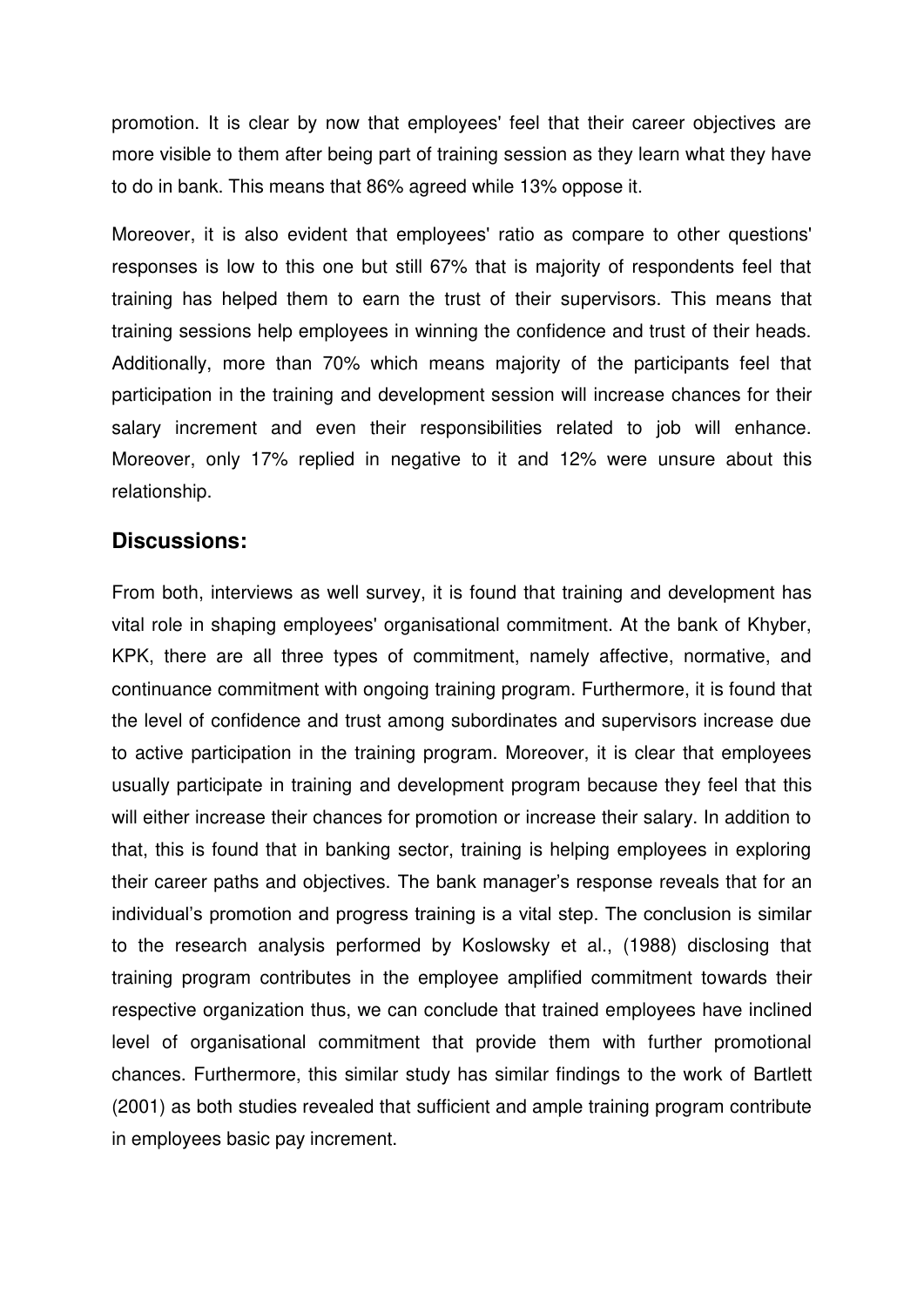The findings of this study confirm the previous work of London (1989) that adequate training improves working capabilities of employees. The participants feedback are in close resemblance with the previous empirical research conducted by Lambert (2003) proposing that organization provides training with motives where both employees and organization. The provision of adequate training permits an organization to enhance its employee's commitment level and construct a precise career path ensuring the observance of required department or area of enhancement. Moreover, this study confirms the work of Becker (1965) that job satisfaction amplifies with the salary increment and promotion. Additionally, the responses mentioned that positive perception and training has a secure relationship as it allows the employee to form positive feelings towards their peer, subordinate and organization to develop strong team work among employees. These responses are similar to the study of Dubin, (1990) and Tharenou, (2001) suggestions, stating that together the training program and participant initiate ensures positive outcome. Furthermore, the employees have sense of motivation in the presence of positive perception leading to the implementation of the training and development in proper manner.

In this study it is evident that the employee affective commitment increases after participating in the training program. Our research conclusion is similar to the past results of Marwat et al., (2008) as performed in SMEs to analyse the employee of affective commitment and employees have higher commitment level as they develop a sense of consider organization's problem as their own. Thus, this study supports the work of Haque & Yamoah (2014). In the presence of the on hand research, to enhance the workforce affective commitment training is an essential element.

The individual demonstrate more normative commitment when become a part of training and development programs means this study is aligned with the previous work of Patrick (2006) & Weiner (1982) that commitment norms among employee improves with the training session. The employee also develops an idea that organization stays competitive in the market due to the provision of training sessions to the workforce which further contributes in the enhancement of the normative commitment. This further defined in the module model revealing that Lawry et al., (2002) along with the Benson (2006) theoretical framework proposed a strong argument that supplementary norms are well built when employee develops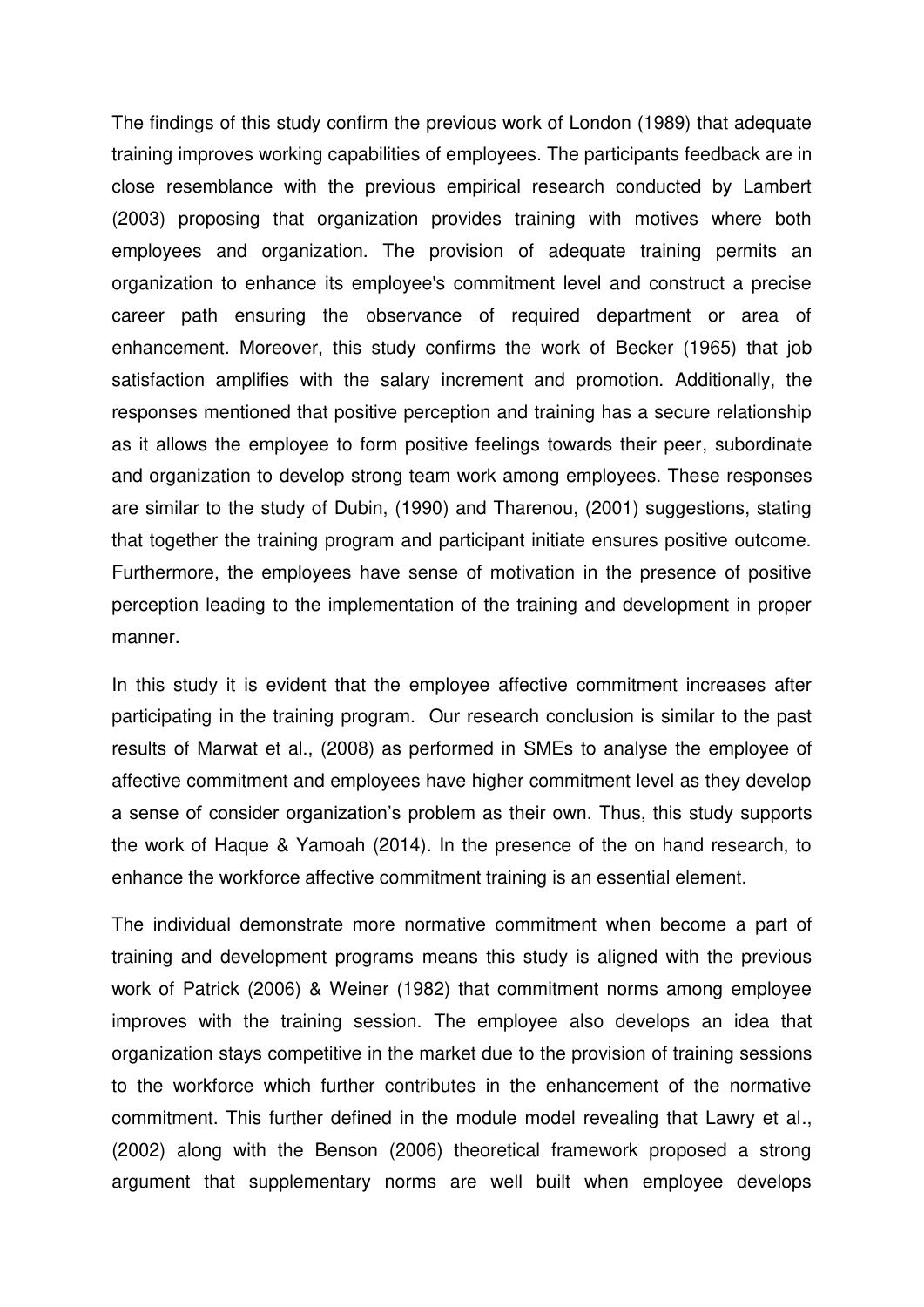emotional attachment within the organization. The present research affirms the Benson (2006) theoretical perspective. Additionally, Haque & Yamoah (2014) work of situational commitment is evident as there has been management confirming that commitment heavily relies on situation.

The higher level of employee's positive perception is established towards their respective organization when the training program is concluded. Thus, these findings of Bartlett (2001) are supporting employee's both affective commitment and normative commitment is positively related with the employee performance which is highly based on the provision of appropriate and adequate training program. Employee continuance commitment lack effectiveness of the both affective commitment and normative commitment among employee depending on the past research study of Becker (1957) and affirmed later by the Bartlett (2001). Moreover, past empirical research of Bartlett (2001), Becker (1975), and Lewis (1997) along with Brenson (2006) are confirmed that T&D program enhances the skills of employees. Furthermore, the current analysis also affirms the conclusion of the past researcher conducted by Roehl and Sparrow, (1999) that employee social circle expands when they become involved in the training program. The outcome is similar to the analysis of Cheung, (2000), and Meyer, Allen and Gellatly, (1990) that job satisfaction and organisational commitment of employees increase due to T&D program.

#### **Conclusion:**

The influence of the training on the level of employee commitment is vital to be understood and comprehended to enhance the organizational commitment which is one of the fundamental performance indicators of an organization. In the context of the current research it has been recognized that training has a vital impact on the individual's performance due to its ability to enhance the employee level of productivity and commitment towards their respective organizations. It has been demonstrated through the current research that in fact the organizational commitment is a frame which is considered by very few individuals as their obligation. It is also concluded from this research that once proper and adequate training is provided to employees, they sustain a level of loyal towards their respective organization along with high level of competency develop among them.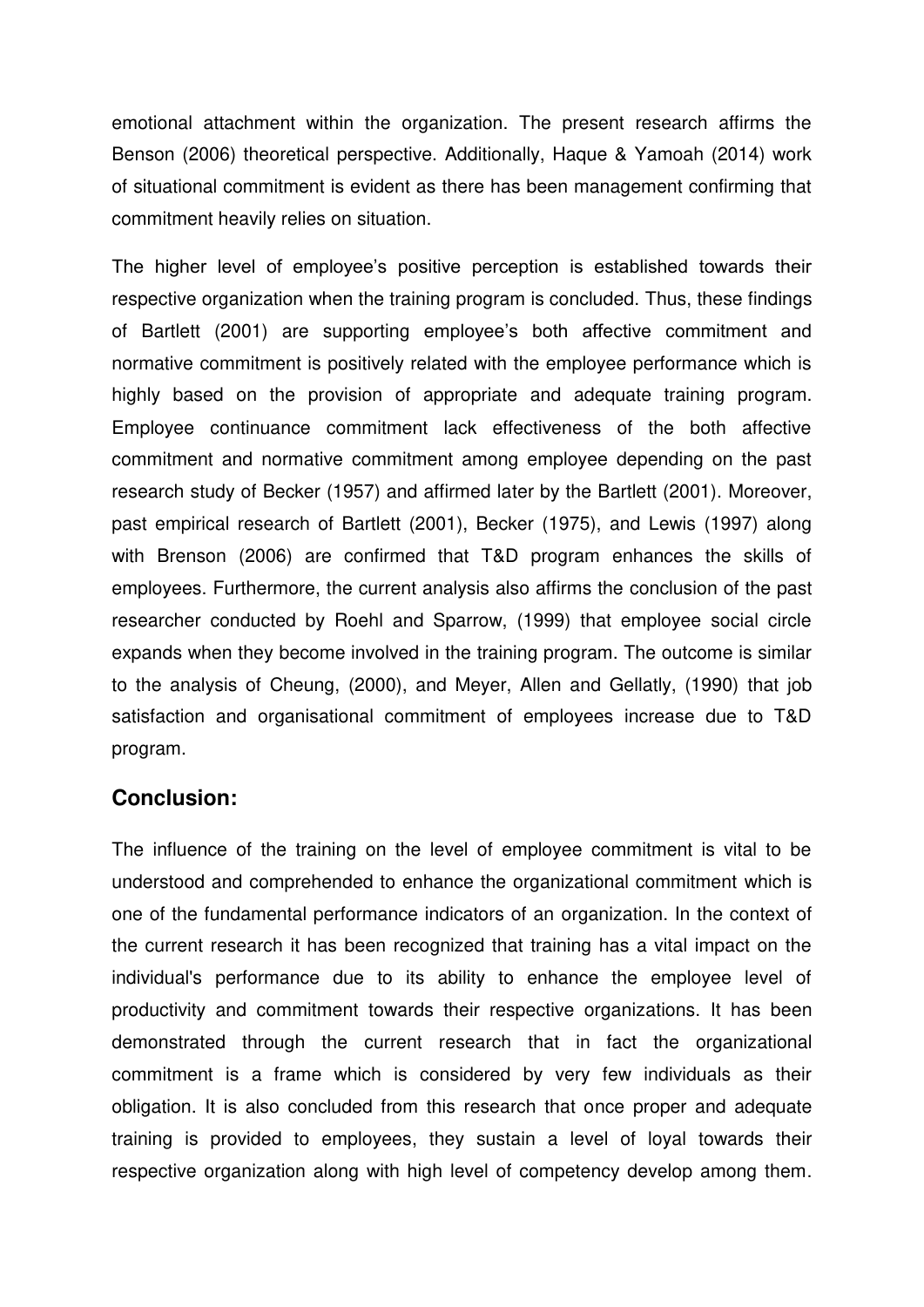Additionally, there has been a common notion in terms of existence of the strong relationship between the organization's investment made in training and development programs and the evident benefits for both; employer and employees.

Moreover, training program provide significant assistance to employee in terms of indentifying their career objectives. Additionally, adequate training provided to the employees allow workforce to earn their management's trust in terms of taking on additional responsibilities. In the Khyber's banking sector is was demonstrated that nearly 85% workers vision T&D program as an effective and suitable tool to enhance their salary package. The research performed in the field also indicates that major part is played by the T&D to enhance the level of effectiveness among employees associated with their affective commitment, normative commitment and continuance commitment as employees establish loyalty as well as moral obligation towards their respective organization once the training program is concluded.

It can be concluded, in terms of the impact of the training program on the behaviour of employee in Pakistan's banking sector, there is an existence of a close association between the organizational commitment's three antecedents such as normative, affective, and continuance commitment and the training and development program. The conclusion drawn through the use of survey questionnaire and interviews demonstrate that training plays a significant role in the increase of employee's level of commitment among individuals. The result comparison and interpretation with the empirical researches of the past disclose that among employees more prevailing is the normative and affective commitment in contrast to the continuance commitment. Moreover, the chances for career growth and promotion enhances for employees who participate in T&D sessions and at same time, employees develop organizational commitment and loyalty towards respective banks.

#### **Limitations of study:**

There are several limitations attached with present research that has restricted the present findings only to Bank of Khyber, KPK. In other words, the findings cannot be generalized to other banks functioning in Pakistan. There is no comparison being made regarding types of banks in Pakistan. Hence, it is recommended to future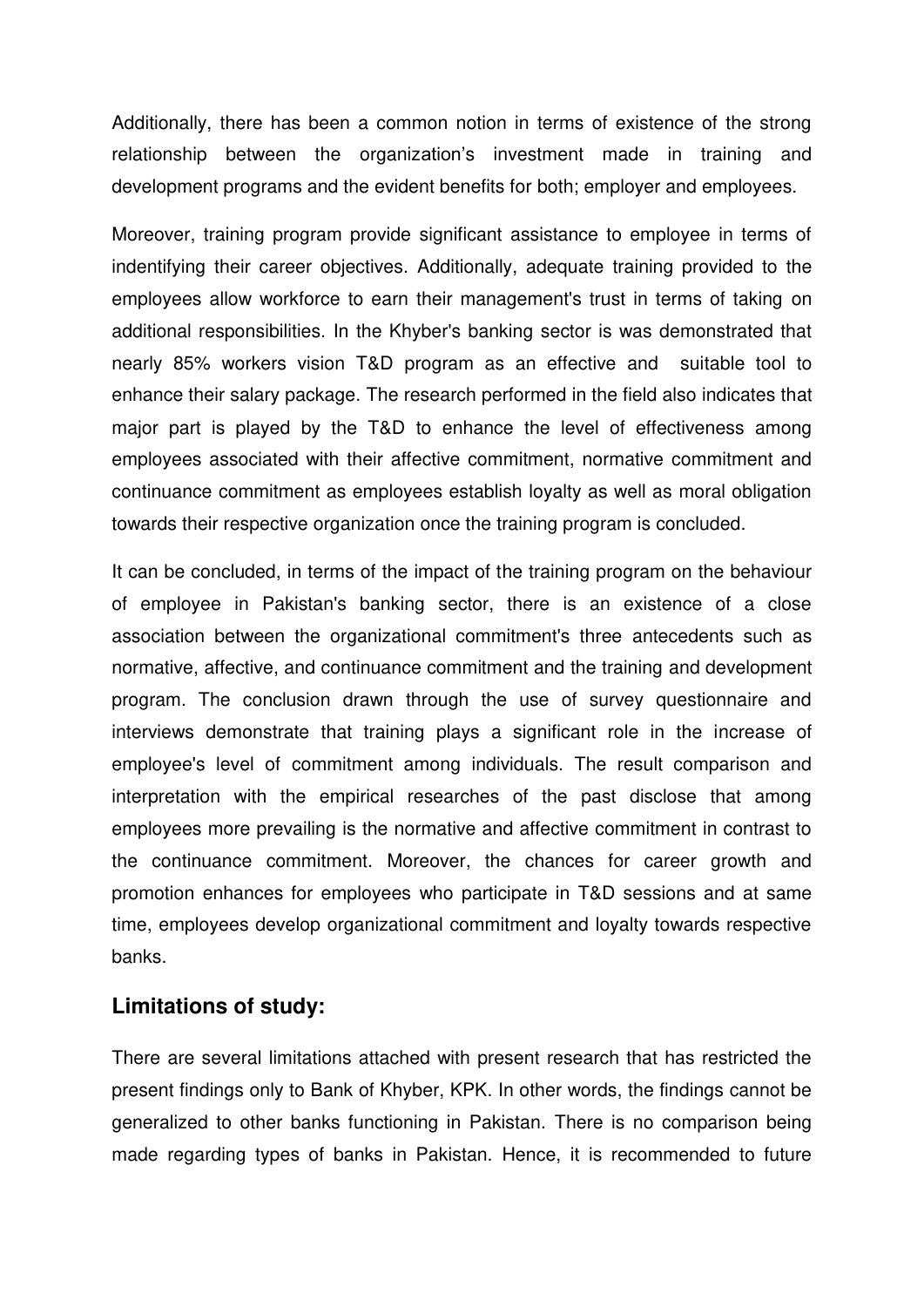researchers that sample should include different types of bank. Moreover, no contract and permanent employees were taken in comparison to investigate the impact of T&D program individually on them. Thus, it is suggested that future researchers should consider different types of employees to find impact on T&D on employees' performance and organisational commitment. This is a cross-sectional study thus there was time constraint. It is recommended that, future researchers should consider longitudinal design to investigate the responses in different time interval. Additionally, quantitative methods should also be included to have statistical significance for results. If all limitations are considered, there will be more appropriate findings that could be generalized to large extent.

#### **References:**

Armstrong, M. (2006). *A Handbook of Human Resource Management Practice*, London, UK: Kogan Page Ltd.

Awamleh, N. A. (1996). Organisational commitment of civil service managers in Jordan: a field study, *Journal of management development*, 15 (5), 65-74.

Barnett, S. W. (1995). Long-term effects of early childhood programs on cognitive and school outcomes, *The Future of Children*, 5 (3), 25-50.

Bartlett, K. R. (2001). The relationship between training and organizational commitment: A study in the health care field. *Human Resource Development Quarterly*. 12 (4). 335-352.

Bartlett, K., & Kang, D. (2004). Training and organizational commitment among nurses following industry and organizational change in New Zealand and the United States of America, *Human Resource Development International*, 7 (4), 423-440.

Becker, G. S. (1975). *Human Capital*, New York, USA: Columbia University Press.

Benson, G., Finegold, D. & Mohrman, S. (2006). You paid for the skills, now keep them: Tuition reimbursement and voluntary turnover, *Academy of Management Journal*, 47 (3), 315-331.

Bockerman, P., & Ilmakunnas, P. (2009). Unemployment and self-assessed health: evidence from panel data. *Health Economics*. 18 (2). 161-179.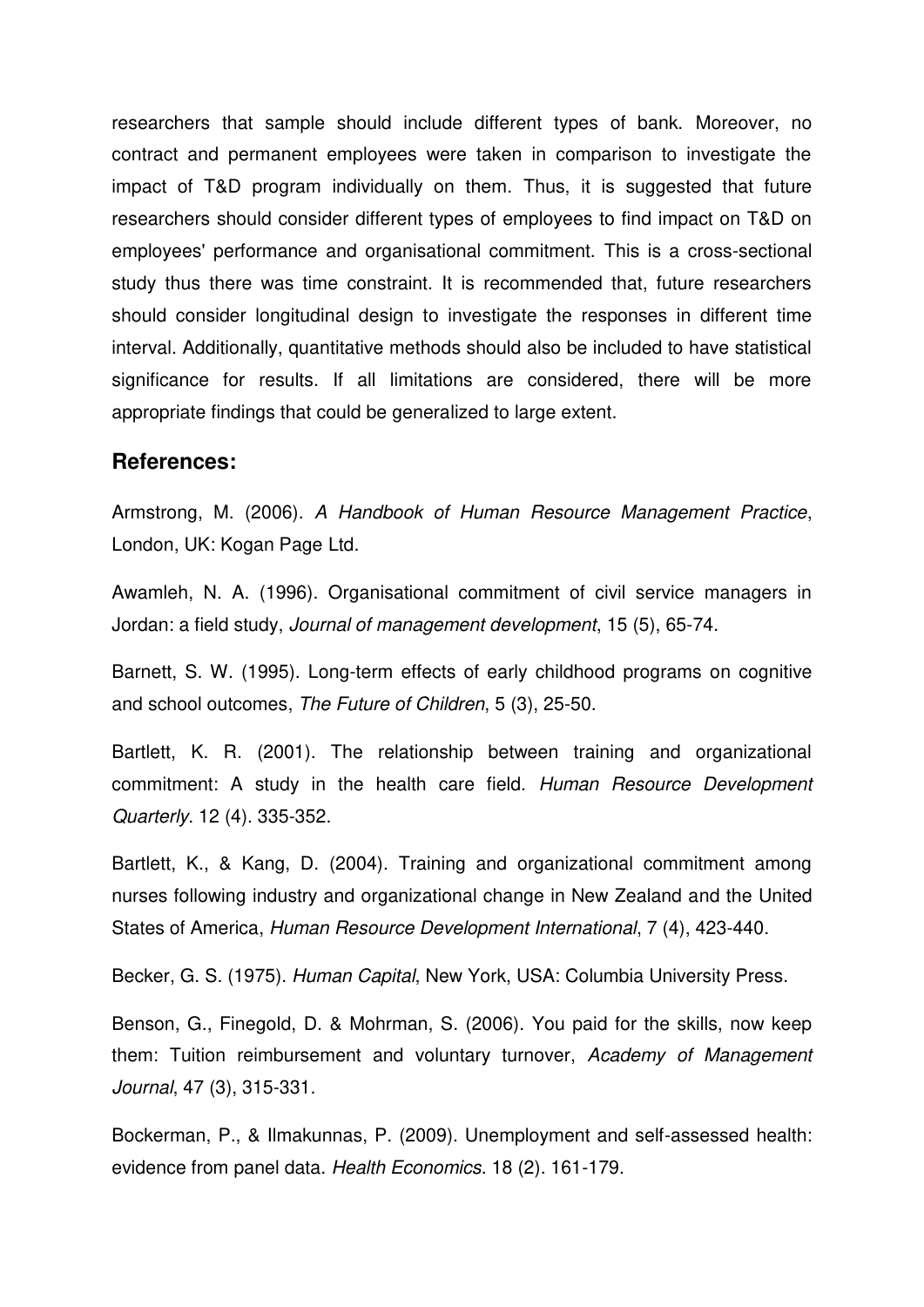Boon, O. K., & Arumugam, V. (2006). The Influence of Corporate Culture on Organizational Commitment: Case Study of Semiconductor Organization in Malaysia. *Sunway Academic Journal,* 3 (1), 31-35.

Cepeda, C., & Martin, D. (2005). A review of case studies publishing in Management Decision 2003-2004: Guides and criteria for achieving quality in qualitative research, *Management Decision*, 43 (6), 851-876.

Cheung, C. K. (2000) Commitment to the Organization in Exchange for Support from the Organization, *Social Behavior and Personality*, 28 (1), 125-140.

Colwell, R. (2006). *Handbook of Research Methodologies*. NY, USA: Oxford University Press.

Dearden, L., Machin, S., Reed, H., & Wilkonson, D. (1997), Labour turnover and work-related training, *The Institute for Fiscal studies*, London.

Down, B., Chadbourne, R., & Hogan, C. (2000). How are teachers managing performance management? *Asia-Pacific Journal of Teacher Education*, 28 (3), 1-9.

Dubin, S. S. (1990) *Maintaining competence through updating*, in S. S. Dubin (ed.) Maintaining Professional Competence, San Francisco, CA: Jossey-Bass, pp. 9 – 45.

Easterby-Smith, M., Burgoyne, J., & Araujo, L. (eds.) 1999, *Organizational Learning and the Learning Organization*, London, UK: Sage Publication.

Eisenberger, R., Huntington, R., Hutchison, S. & Sowa, D. (1986), Perceived organizational support, *Journal of Applied Psychology*, 71 (3), 05.

Gilley, J., & Maycunich, A. (2000). *Beyond the learning organization: Creating a culture of continuous development through state-of-the-are human resource practices*. Cambridge, MA: Perseus.

Gleeson, D., & Husbands, C. (Eds.). (2001). *The performing school: Managing, teaching and learning in a performance culture*. London and New York: Routledge/Falmer.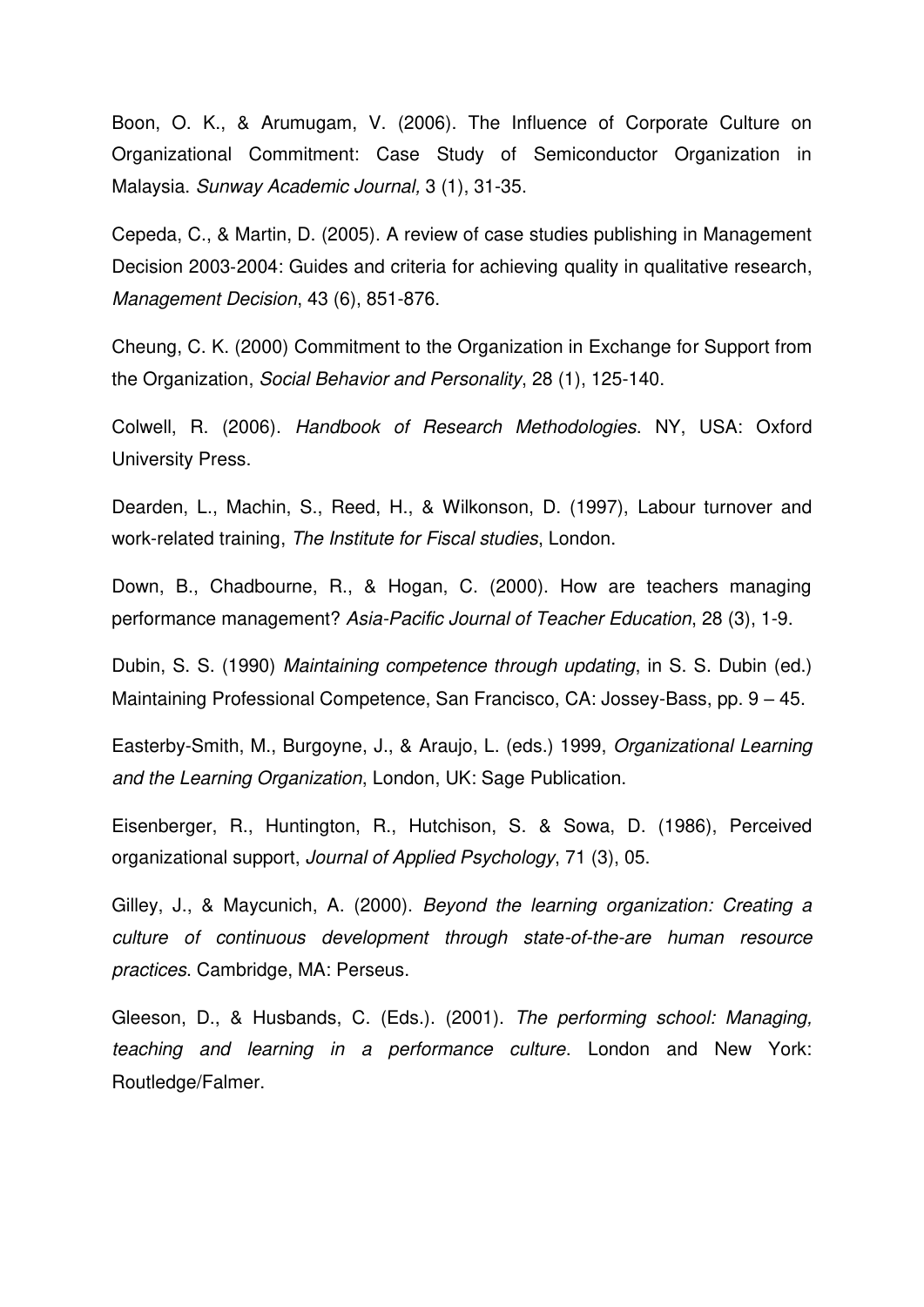Guest, D., Michie, J., Conway, N., and Sheehan, M. (2003). Human resource management and performance, *British Journal of Industrial Relations*, 41 (2), 291– 314.

Hall, D. T., & Moss, D. M. (1998). The new protean career contract; helping organizations and employees adapt. *Organizational Dynamics*, 26 (1), 22-28.

Hannabuss, S. (1993). Approaches to research. *Aslib Proceedings*, London, 47 (1), 3-11.

Hansson, B. (2007). Company-based determinants of training and the impact of training on company performance: Results from an international HRM survey. *Personnel Review*, 36 (2), 311-331.

Haque, A. U., Faizan, R., Zehra, N., Baloch, A., Nadda, V., & Riaz, F. (2015). Leading Leadership Style to Motivate Cultural Oriented Female Employees in I.T Sector of Developing Country: I.T Sectors' Responses from Pakistan. *International Journal of Academic Research in Business and Social Sciences*. 5 (9). 280-302.

Haque, A. U., & Yamoah, F. (2014). Gender Employment Longevity: I.T Staff Response to Organizational Support in Pakistan, *International Journal of Academic Research in Business and Social Sciences*, 4 (12), 324-347.

Hsu, M. K., Jiang, J. J., Klein, G., & Tang, Z. (2003). Perceived career incentives and intent to leave. *Journal of Information and Management*. 40 (5). pp. 361-369.

Jonker, J., & Pennink, B. (2009). *The Essence of Research Methodology. A Concise Guide for Master and PhD Students in Management Science*. London UK: Springer Publication.

Khatri, N., Fern, C. T., & Budhwar, P. (2001), Explaining employee turnover in an Asian context, *Human Resource Management Journal*, 11 (1), 54-74.

Lambert, L. S., Edwards, J. R., & Cable, D. M. (2003), Breach and fulfillment of the psychological contract: a comparison of traditional and expanded views, *Personnel Psychology*, 56 (4), 895-934.

Leibowitz, Z. B., Farren, C., & Kaye, B. L. (1986). *Designing career development systems*. (1st ed.). San Francisco, USA: Jossey-Bass Publishers.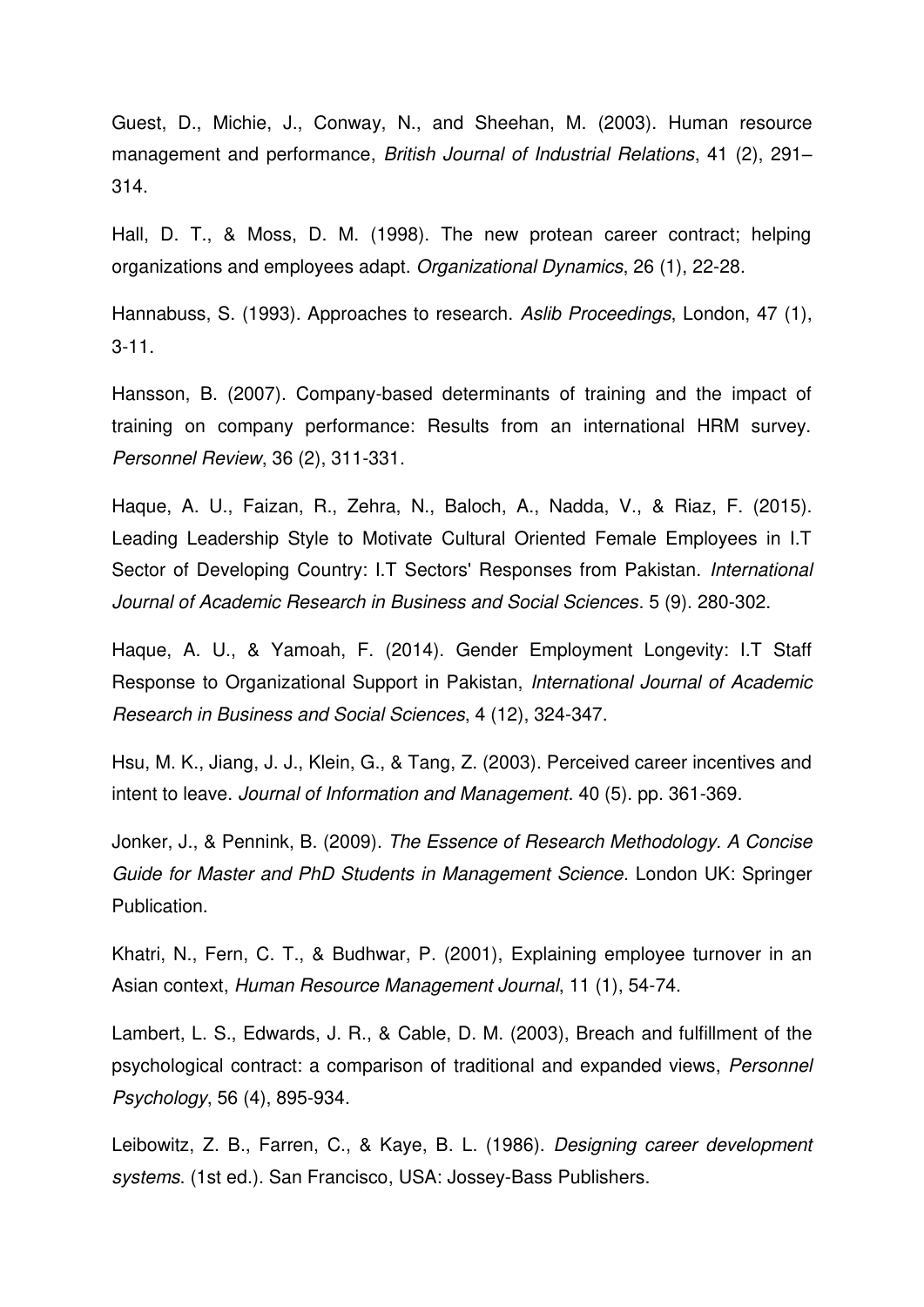Lowry, D. S., Simon, A., & Kimberley, N. (2002). Toward Improved Employment Relations Practices of Casual Employees in the New South Wales Registered Clubs Industry. *Human Resource Development Quarterly* 13 (1), 53-70.

McNeese-Smith, D. (2001) A nursing shortage: Building organizational commitment among nurses, *Journal of Healthcare Management*, 46 (3), 173-187.

Meyer, J. & Allen, N. (1997). Commitment in the Workplace: Theory, Research, and Application, London, UK: Sage Publications.

Meyer, J. P. & Allen, N. J. (1990). The measurement and antecedents of affective, continuance and normative commitment to the organization. *Journal of Occupational Psychology*. 63 (1), 1-18.

Morris, T., Lydka, H., & O'Creevy, M. F. (1993). Can commitment be managed? A longitudinal analysis of employee commitment and human resource policies, *Human Resource Management Journal*, 3 (3), 21-42.

Mowday, R. T., Porter, L. W., & Steers, R. M. (1982), *Employee-organization linkages: The psychology of commitment, absenteeism, and turnover*, New York, USA: Academic Press.

Noe, R. A, (2008). *Employee training and development*, 4th edition, Singapore: McGraw-Hill International.

Ogilvie, D. M. (1987). The undesired self: A neglected variable in personality research. *Journal of Personality and Social Psychology*, 52, 379-385.

Patrick, O. L. (2006) One more reason not to cut your training budget: The relationship between training and organizational outcomes, *Public Personnel Management*, 35 (2), 163-171.

Patton, M. Q. (1990). *Qualitative evaluation and research methods* (2nd ed.). Newbury Park, CA: Sage, 532.

Payne, S. C., & Huffman, A. H. (2005). A longitudinal examination of the influence of mentoring on organisational commitment and turnover, *Academy of Management Journal*, 48 (1), 158-168.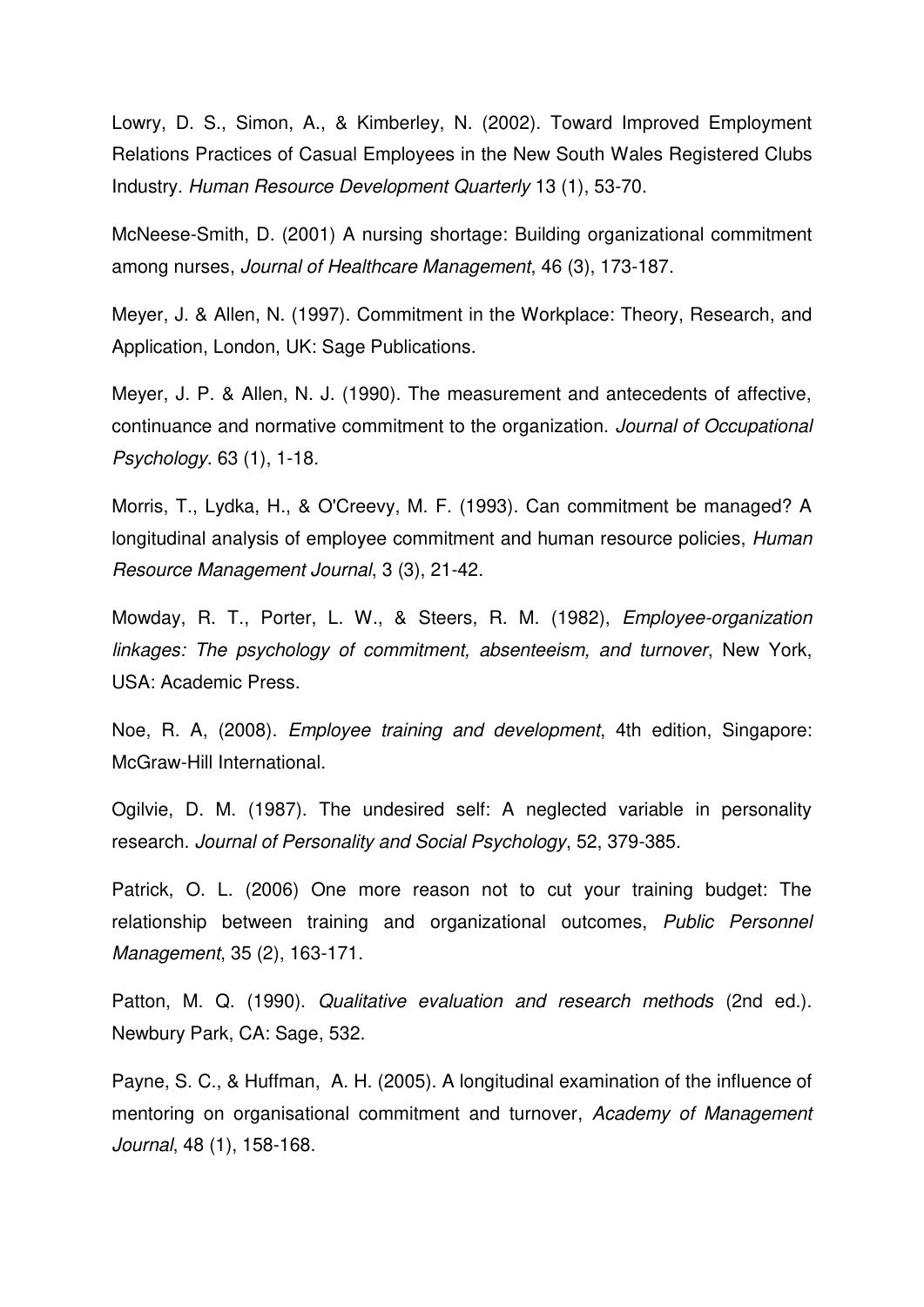Sahinidis, A. G., & Bouris, J. (2008). Employee Perceived Training Effectiveness Relationship to Employee Attitudes, *Journal of European Industrial Training*, 32 (1), 63-76.

Saunders, M., Lewis, P., & Thornhill, A. (2007). *Research Methods for Business Studies*, 4th edition, Essex, UK: Prentice Hall.

Schwartzman, H. B. (1993). *Ethnography in Organizations (Qualitative Research Methods)* 1st Edition. London, UK: A Sage University Publication.

Sekaran, U. (2002), *Research Methods for Business: A Skill Building Approach*, Ed: 4, New York, USA: John Wiley & Sons.

Senge, P. (1990). *The fifth discipline: The Art and Practice of the Learning Organization.* London, UK: Century Business.

Sharif, M. T., Ashraf, Z., & Khan, M. A. (2013). The impact of work life policies, empowerment and training and development on employee performance with the mediating role of organizational citizenship behaviour (OCB). *African Journal of Business Management*. 7 (17). 1618-1624.

Shaw, E. (1999). A guide to the qualitative research process: evidence from a small firm study, *Qualitative Market Research: An International Journal*, 2 (2), 59-70.

Sims, R. (2002). *Organizational Success through Effective Human Resources Management.* Westport CT: Quorum Books.

Sparrow, P. R. (1998). Reappraising Psychological Contracting. *International Studies of Management and Organization*, 28 (1), 30-63.

Steel, Z., Silove, D., Phan, T., et al (2002). The long-term impact of trauma on the mental Health of Vietnamese refugees resettled in Australia. *Lancet*, 360, 156 -162.

Stone R J. (2002), *Human Resource Management*. 2nd Edition, NY, USA: John Wiley & Sons.

Syrett, M. (1994) Closer links with MBA schools vital. *Asian Business*, 31 (10), 51- 53.